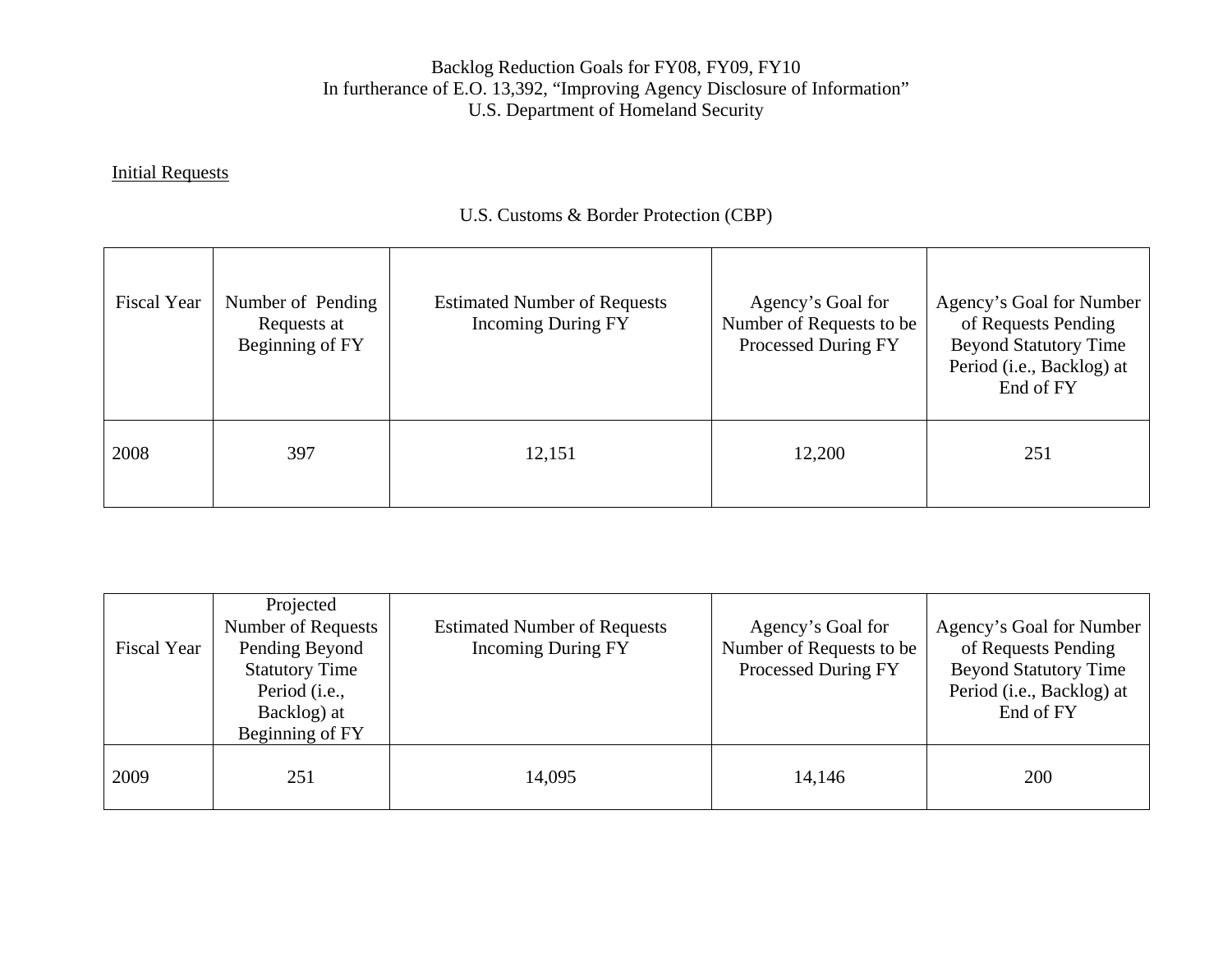| 2010 | 200 | 16,350 | 16,450 | 100 |
|------|-----|--------|--------|-----|
|      |     |        |        |     |

| Fiscal Year | Number of Pending<br>Appeals at<br>Beginning of FY | Estimated Number of Appeals Incoming<br>During FY | Agency's Goal for<br>Number of Appeals to be<br>Processed During FY | Agency's Goal for Number<br>of Appeals Pending<br><b>Beyond Statutory Time</b><br>Period (i.e., Backlog) at<br>End of FY |
|-------------|----------------------------------------------------|---------------------------------------------------|---------------------------------------------------------------------|--------------------------------------------------------------------------------------------------------------------------|
| 2008        | 185                                                | 175                                               | 200                                                                 | 148                                                                                                                      |

| <b>Fiscal Year</b> | Projected<br>Number of Appeals<br>Pending Beyond<br><b>Statutory Time</b><br>Period (i.e.,<br>Backlog) at<br>Beginning of FY | Estimated Number of Appeals Incoming<br>During FY | Agency's Goal for<br>Number of Appeals to be<br>Processed During FY | Agency's Goal for Number<br>of Appeals Pending<br><b>Beyond Statutory Time</b><br>Period (i.e., Backlog) at<br>End of FY |
|--------------------|------------------------------------------------------------------------------------------------------------------------------|---------------------------------------------------|---------------------------------------------------------------------|--------------------------------------------------------------------------------------------------------------------------|
| 2009               | 148                                                                                                                          | 225                                               | 250                                                                 | 123                                                                                                                      |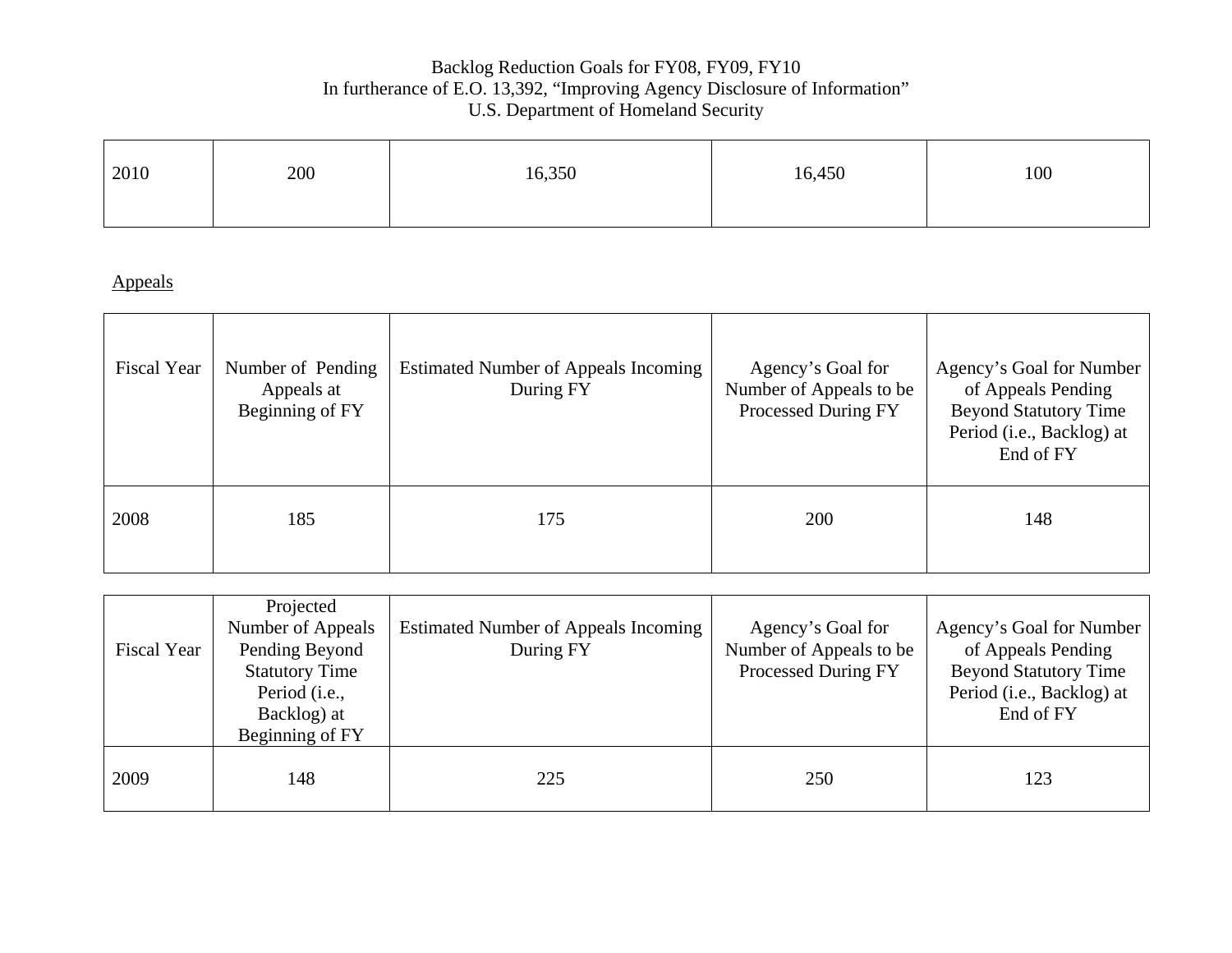| 2010 | 122<br>1/2 | 275<br>21J | 300 | 98 |
|------|------------|------------|-----|----|
|      |            |            |     |    |

U.S. Coast Guard (USCG)

| <b>Fiscal Year</b> | Number of Pending<br>Requests at<br>Beginning of FY | <b>Estimated Number of Requests</b><br><b>Incoming During FY</b> | Agency's Goal for<br>Number of Requests to be<br>Processed During FY | Agency's Goal for Number<br>of Requests Pending<br><b>Beyond Statutory Time</b><br>Period (i.e., Backlog) at<br>End of FY |
|--------------------|-----------------------------------------------------|------------------------------------------------------------------|----------------------------------------------------------------------|---------------------------------------------------------------------------------------------------------------------------|
| 2008               | 1690                                                | 7370                                                             | 7359                                                                 | 1635                                                                                                                      |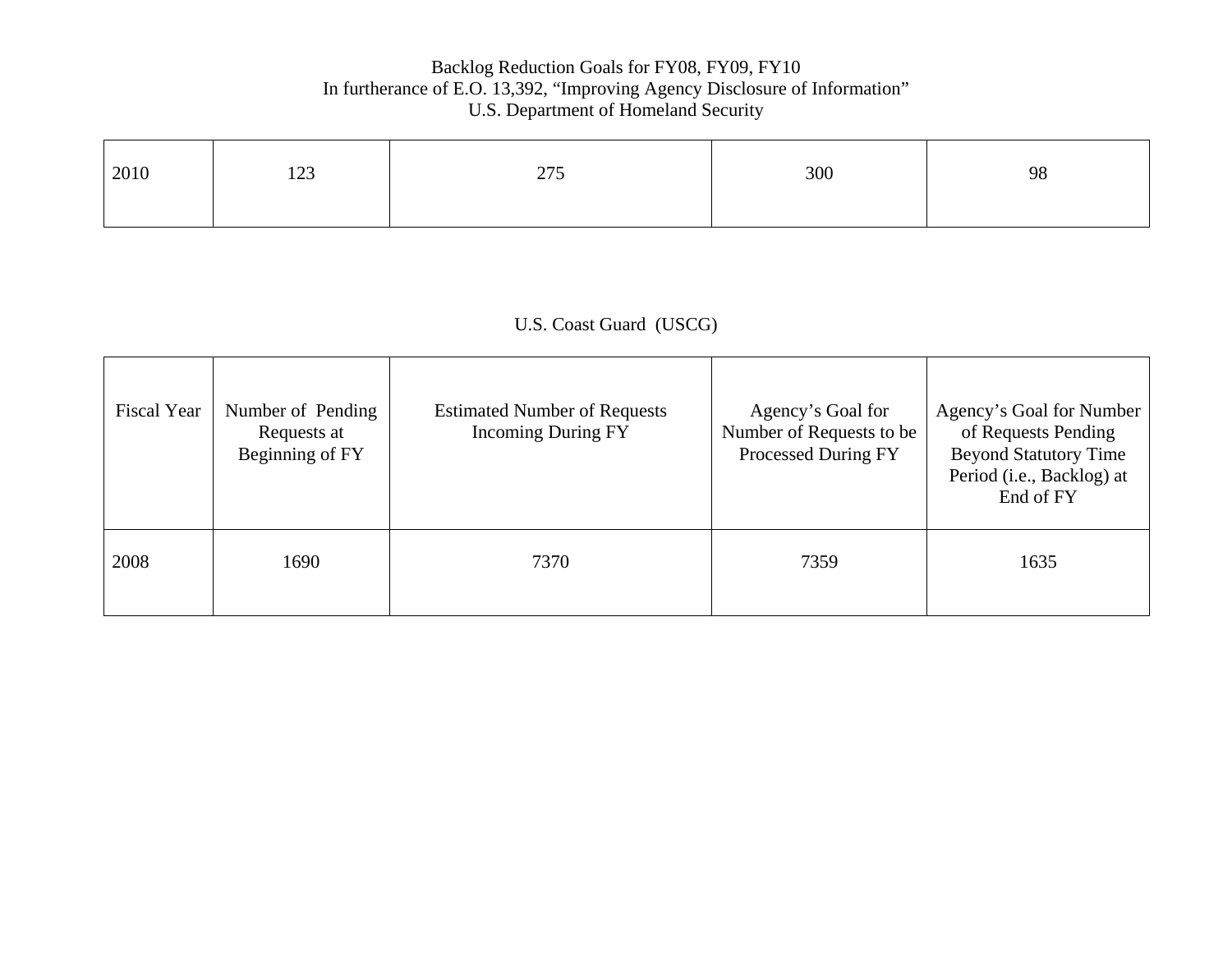| <b>Fiscal Year</b> | Projected<br>Number of Requests<br>Pending Beyond<br><b>Statutory Time</b><br>Period (i.e.,<br>Backlog) at<br>Beginning of FY | <b>Estimated Number of Requests</b><br><b>Incoming During FY</b> | Agency's Goal for<br>Number of Requests to be<br>Processed During FY | Agency's Goal for Number<br>of Requests Pending<br><b>Beyond Statutory Time</b><br>Period (i.e., Backlog) at<br>End of FY |
|--------------------|-------------------------------------------------------------------------------------------------------------------------------|------------------------------------------------------------------|----------------------------------------------------------------------|---------------------------------------------------------------------------------------------------------------------------|
| 2009               | 1635                                                                                                                          | 7370                                                             | 7499                                                                 | 1506                                                                                                                      |
| 2010               | 1506                                                                                                                          | 7370                                                             | 7639                                                                 | 1237                                                                                                                      |

| Fiscal Year | Number of Pending<br>Appeals at<br>Beginning of FY | <b>Estimated Number of Appeals Incoming</b><br>During FY | Agency's Goal for<br>Number of Appeals to be<br>Processed During FY | Agency's Goal for Number<br>of Appeals Pending<br><b>Beyond Statutory Time</b><br>Period (i.e., Backlog) at<br>End of FY |
|-------------|----------------------------------------------------|----------------------------------------------------------|---------------------------------------------------------------------|--------------------------------------------------------------------------------------------------------------------------|
| 2008        | 36                                                 | 28                                                       | 35                                                                  | 21                                                                                                                       |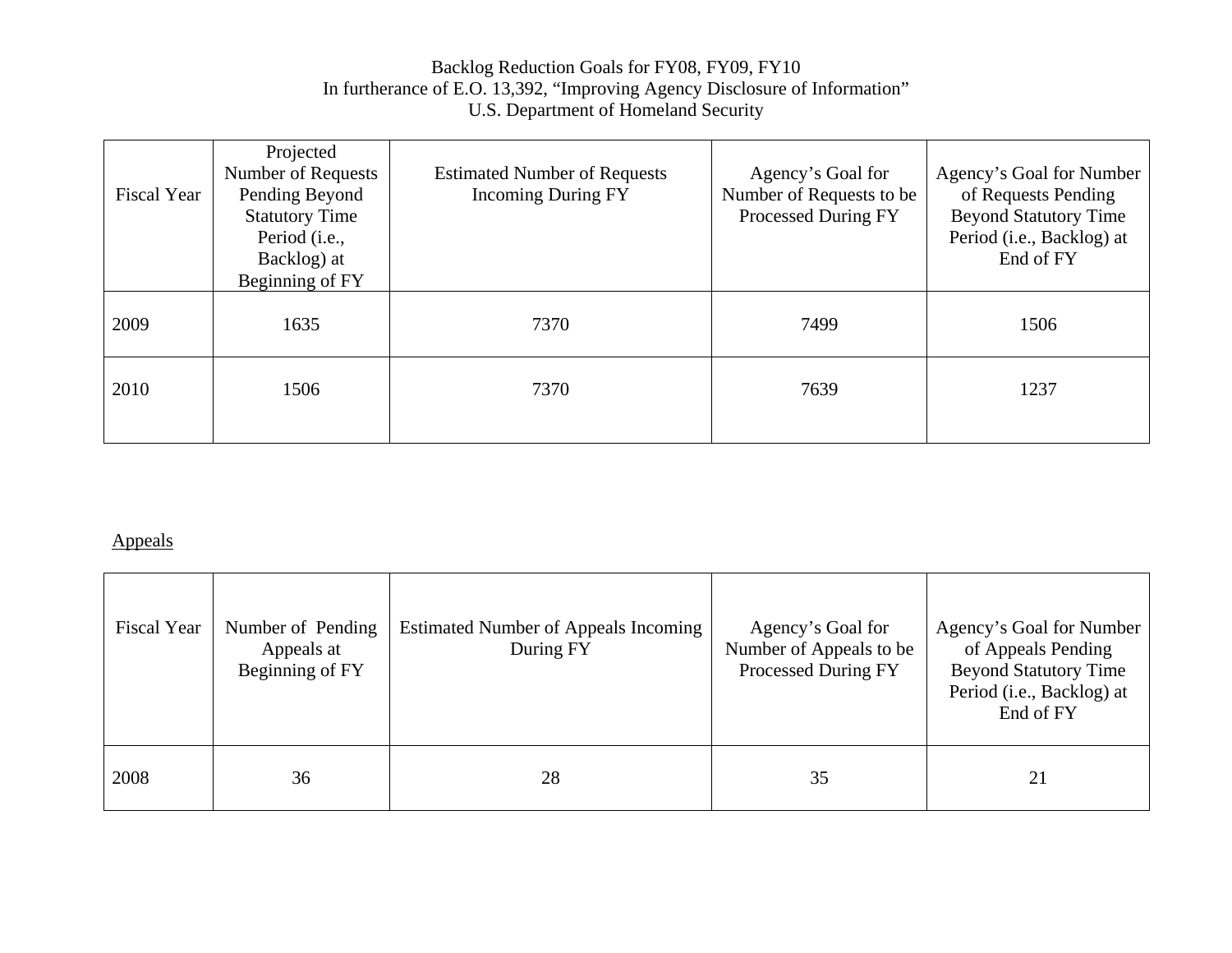| <b>Fiscal Year</b> | Projected<br>Number of Appeals<br>Pending Beyond<br><b>Statutory Time</b><br>Period (i.e.,<br>Backlog) at<br>Beginning of FY | Estimated Number of Appeals Incoming<br>During FY | Agency's Goal for<br>Number of Appeals to be<br>Processed During FY | Agency's Goal for Number<br>of Appeals Pending<br><b>Beyond Statutory Time</b><br>Period (i.e., Backlog) at<br>End of FY |
|--------------------|------------------------------------------------------------------------------------------------------------------------------|---------------------------------------------------|---------------------------------------------------------------------|--------------------------------------------------------------------------------------------------------------------------|
| 2009               | 21                                                                                                                           | 30                                                | 35                                                                  | 16                                                                                                                       |
| 2010               | 16                                                                                                                           | 32                                                | 35                                                                  | 13                                                                                                                       |

# U.S. Citizenship & Immigration Services (USCIS)

| <b>Fiscal Year</b> | Number of Pending<br>Requests at<br>Beginning of FY | <b>Estimated Number of Requests</b><br><b>Incoming During FY</b> | Agency's Goal for<br>Number of Requests to be<br>Processed During FY | Agency's Goal for Number<br>of Requests Pending<br><b>Beyond Statutory Time</b><br>Period (i.e., Backlog) at<br>End of FY |
|--------------------|-----------------------------------------------------|------------------------------------------------------------------|----------------------------------------------------------------------|---------------------------------------------------------------------------------------------------------------------------|
| 2008               | 70,000                                              | 95,000                                                           | 125,400                                                              | 35,600                                                                                                                    |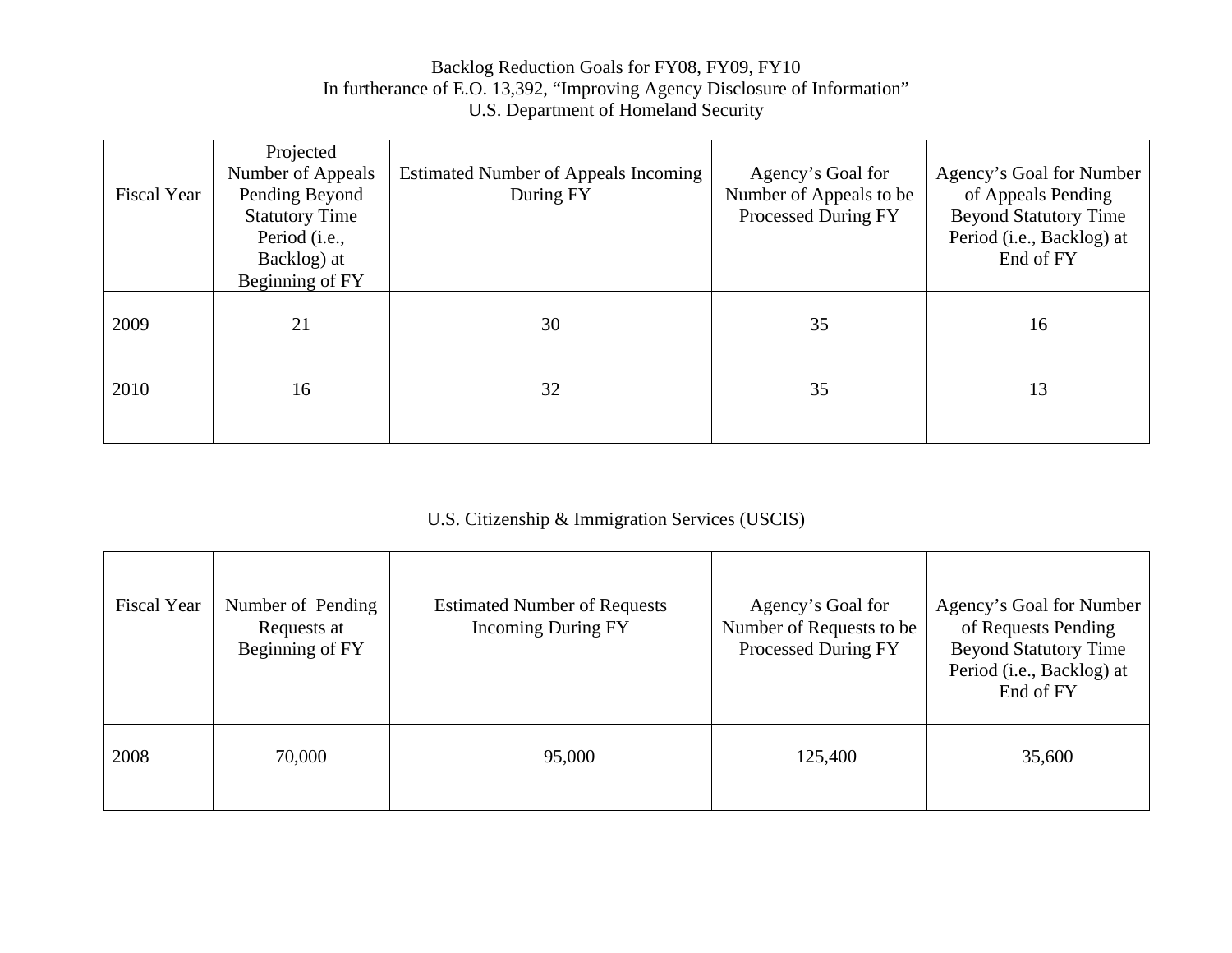| <b>Fiscal Year</b> | Projected<br>Number of Requests<br>Pending Beyond<br><b>Statutory Time</b><br>Period (i.e.,<br>Backlog) at<br>Beginning of FY | <b>Estimated Number of Requests</b><br><b>Incoming During FY</b> | Agency's Goal for<br>Number of Requests to be<br>Processed During FY | Agency's Goal for Number<br>of Requests Pending<br><b>Beyond Statutory Time</b><br>Period (i.e., Backlog) at<br>End of FY |
|--------------------|-------------------------------------------------------------------------------------------------------------------------------|------------------------------------------------------------------|----------------------------------------------------------------------|---------------------------------------------------------------------------------------------------------------------------|
| 2009               | 35,600                                                                                                                        | 104,500                                                          | 125,400                                                              | 14,700                                                                                                                    |
| 2010               | 14,700                                                                                                                        | 114,950                                                          | 125,400                                                              | 4,250                                                                                                                     |

| Fiscal Year | Number of Pending<br>Appeals at<br>Beginning of FY | Estimated Number of Appeals Incoming<br>During FY | Agency's Goal for<br>Number of Appeals to be<br>Processed During FY | Agency's Goal for Number<br>of Appeals Pending<br><b>Beyond Statutory Time</b><br>Period (i.e., Backlog) at<br>End of FY |
|-------------|----------------------------------------------------|---------------------------------------------------|---------------------------------------------------------------------|--------------------------------------------------------------------------------------------------------------------------|
| 2008        | 2997                                               | 1102                                              | 2400                                                                | 1601                                                                                                                     |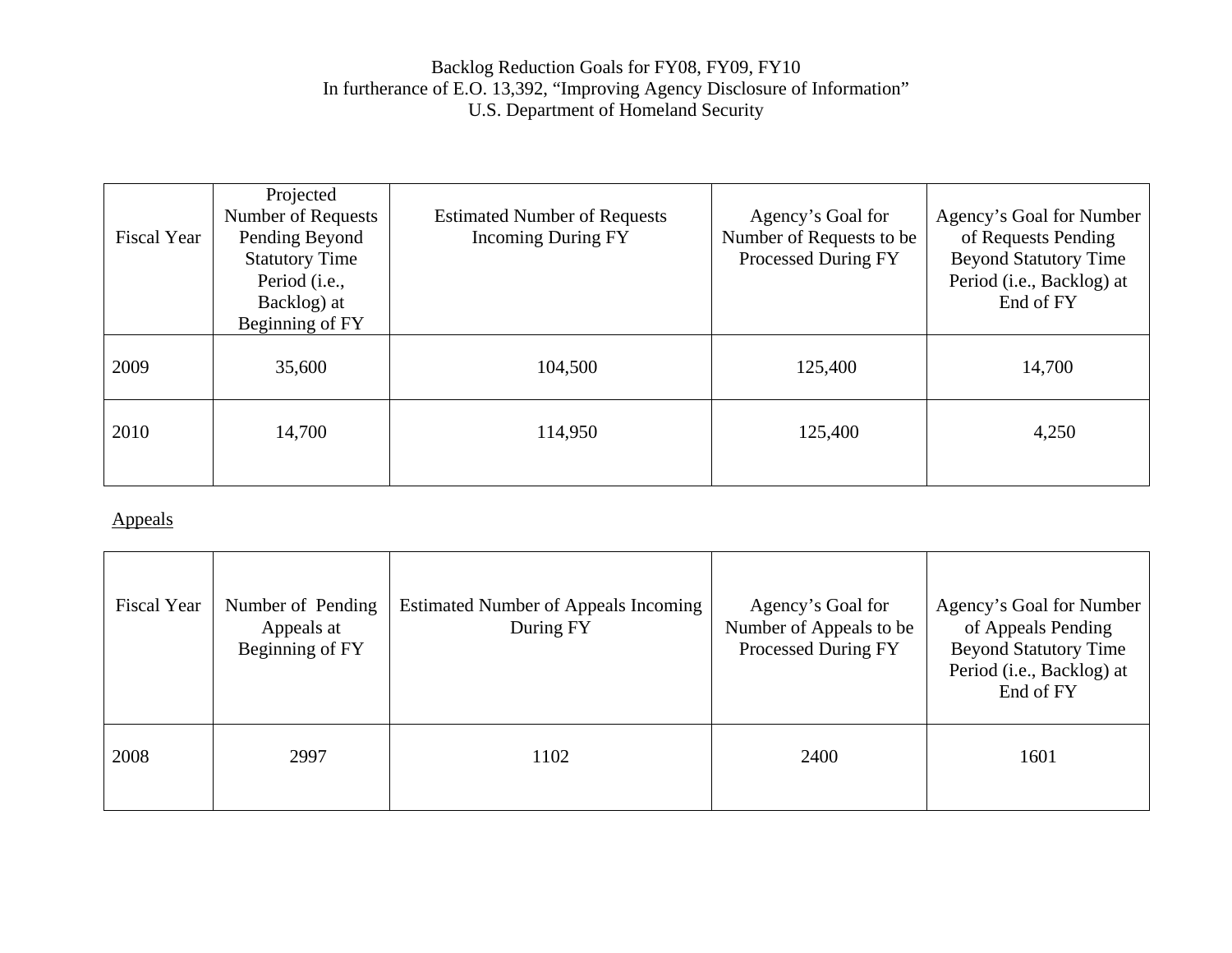| <b>Fiscal Year</b> | Projected<br>Number of Appeals<br>Pending Beyond<br><b>Statutory Time</b><br>Period (i.e.,<br>Backlog) at<br>Beginning of FY | Estimated Number of Appeals Incoming<br>During FY | Agency's Goal for<br>Number of Appeals to be<br>Processed During FY | Agency's Goal for Number<br>of Appeals Pending<br><b>Beyond Statutory Time</b><br>Period (i.e., Backlog) at<br>End of FY |
|--------------------|------------------------------------------------------------------------------------------------------------------------------|---------------------------------------------------|---------------------------------------------------------------------|--------------------------------------------------------------------------------------------------------------------------|
| 2009               | 1601                                                                                                                         | 1102                                              | 2400                                                                | 303                                                                                                                      |
| 2010               | 303                                                                                                                          | 1102                                              | 1405                                                                | $\theta$                                                                                                                 |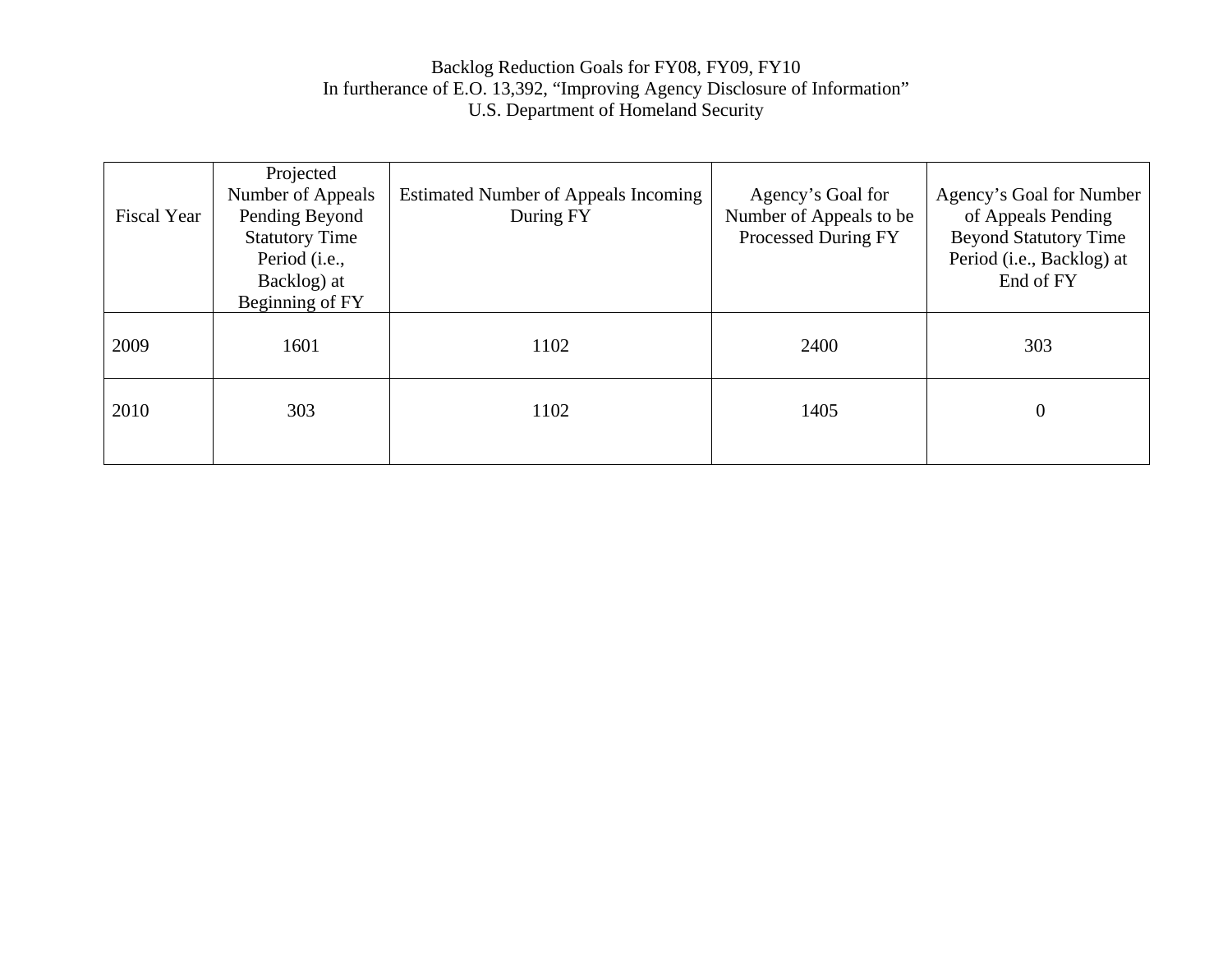# Federal Emergency Management Agency (FEMA)

| Fiscal Year | Number of Pending<br>Requests at<br>Beginning of FY | <b>Estimated Number of Requests</b><br><b>Incoming During FY</b> | Agency's Goal for<br>Number of Requests to be<br>Processed During FY | Agency's Goal for Number<br>of Requests Pending<br><b>Beyond Statutory Time</b><br>Period (i.e., Backlog) at<br>End of FY |
|-------------|-----------------------------------------------------|------------------------------------------------------------------|----------------------------------------------------------------------|---------------------------------------------------------------------------------------------------------------------------|
| 2008        | 262                                                 | 700                                                              | 773                                                                  | 150                                                                                                                       |

| <b>Fiscal Year</b> | Projected<br>Number of Requests<br>Pending Beyond<br><b>Statutory Time</b><br>Period (i.e.,<br>Backlog) at<br>Beginning of FY | <b>Estimated Number of Requests</b><br><b>Incoming During FY</b> | Agency's Goal for<br>Number of Requests to be<br>Processed During FY | Agency's Goal for Number<br>of Requests Pending<br><b>Beyond Statutory Time</b><br>Period (i.e., Backlog) at<br>End of FY |
|--------------------|-------------------------------------------------------------------------------------------------------------------------------|------------------------------------------------------------------|----------------------------------------------------------------------|---------------------------------------------------------------------------------------------------------------------------|
| 2009               | 150                                                                                                                           | 800                                                              | 927                                                                  | 23                                                                                                                        |
| 2010               | 23                                                                                                                            | 900                                                              | 923                                                                  | 0                                                                                                                         |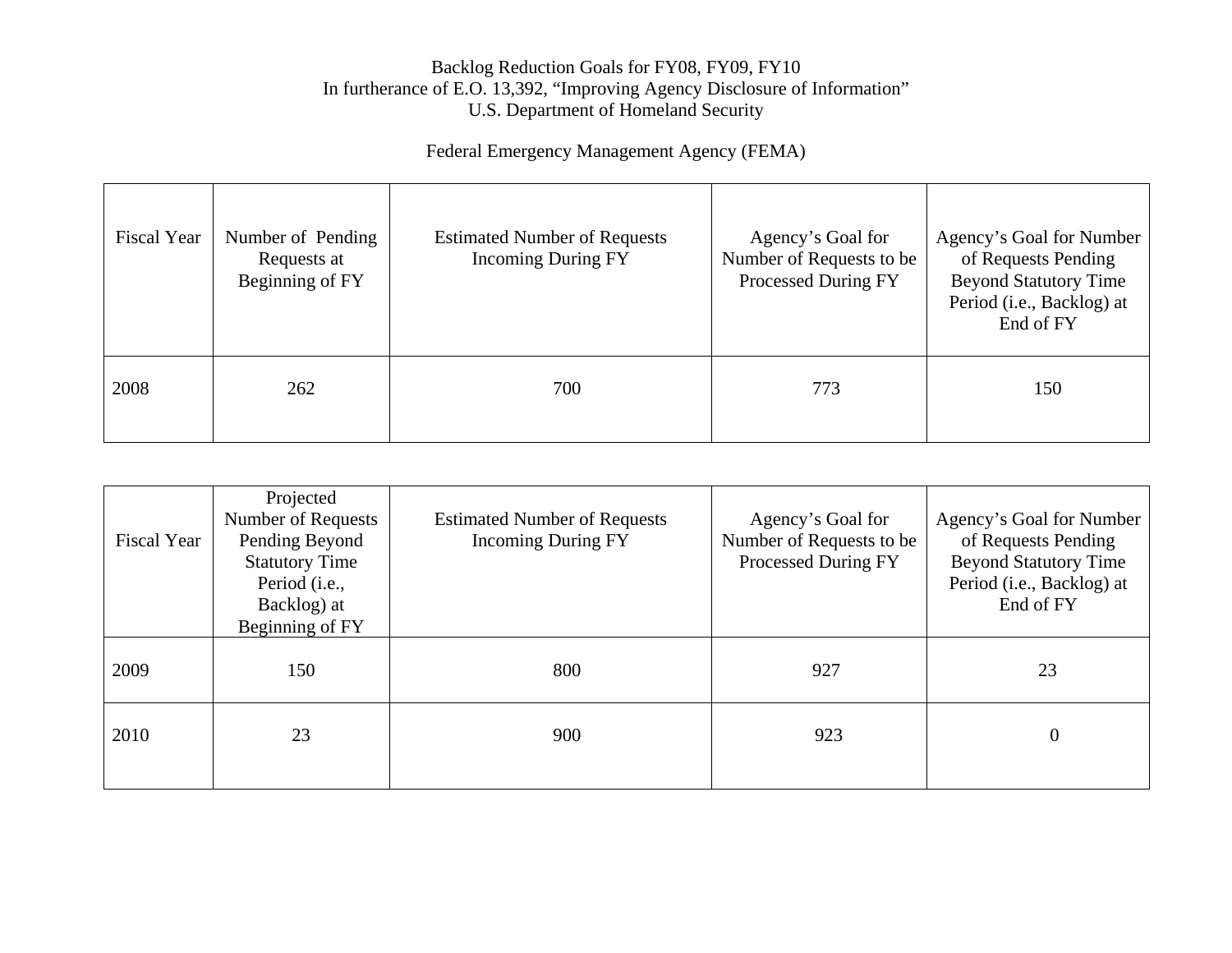U.S. Immigration & Customs Enforcement (ICE)

| Fiscal Year | Number of Pending<br>Requests at<br>Beginning of FY | <b>Estimated Number of Requests</b><br><b>Incoming During FY</b> | Agency's Goal for<br>Number of Requests to be<br>Processed During FY | Agency's Goal for Number<br>of Requests Pending<br><b>Beyond Statutory Time</b><br>Period (i.e., Backlog) at<br>End of FY |
|-------------|-----------------------------------------------------|------------------------------------------------------------------|----------------------------------------------------------------------|---------------------------------------------------------------------------------------------------------------------------|
| 2008        | 227                                                 | 4000                                                             | 4100                                                                 | 57                                                                                                                        |

| Fiscal Year | Projected<br>Number of Requests<br>Pending Beyond<br><b>Statutory Time</b><br>Period (i.e.,<br>Backlog) at<br>Beginning of FY | <b>Estimated Number of Requests</b><br><b>Incoming During FY</b> | Agency's Goal for<br>Number of Requests to be<br>Processed During FY | Agency's Goal for Number<br>of Requests Pending<br><b>Beyond Statutory Time</b><br>Period (i.e., Backlog) at<br>End of FY |
|-------------|-------------------------------------------------------------------------------------------------------------------------------|------------------------------------------------------------------|----------------------------------------------------------------------|---------------------------------------------------------------------------------------------------------------------------|
| 2009        | 57                                                                                                                            | 4750                                                             | 4800                                                                 |                                                                                                                           |
| 2010        |                                                                                                                               | 5500                                                             | 5507                                                                 | $\theta$                                                                                                                  |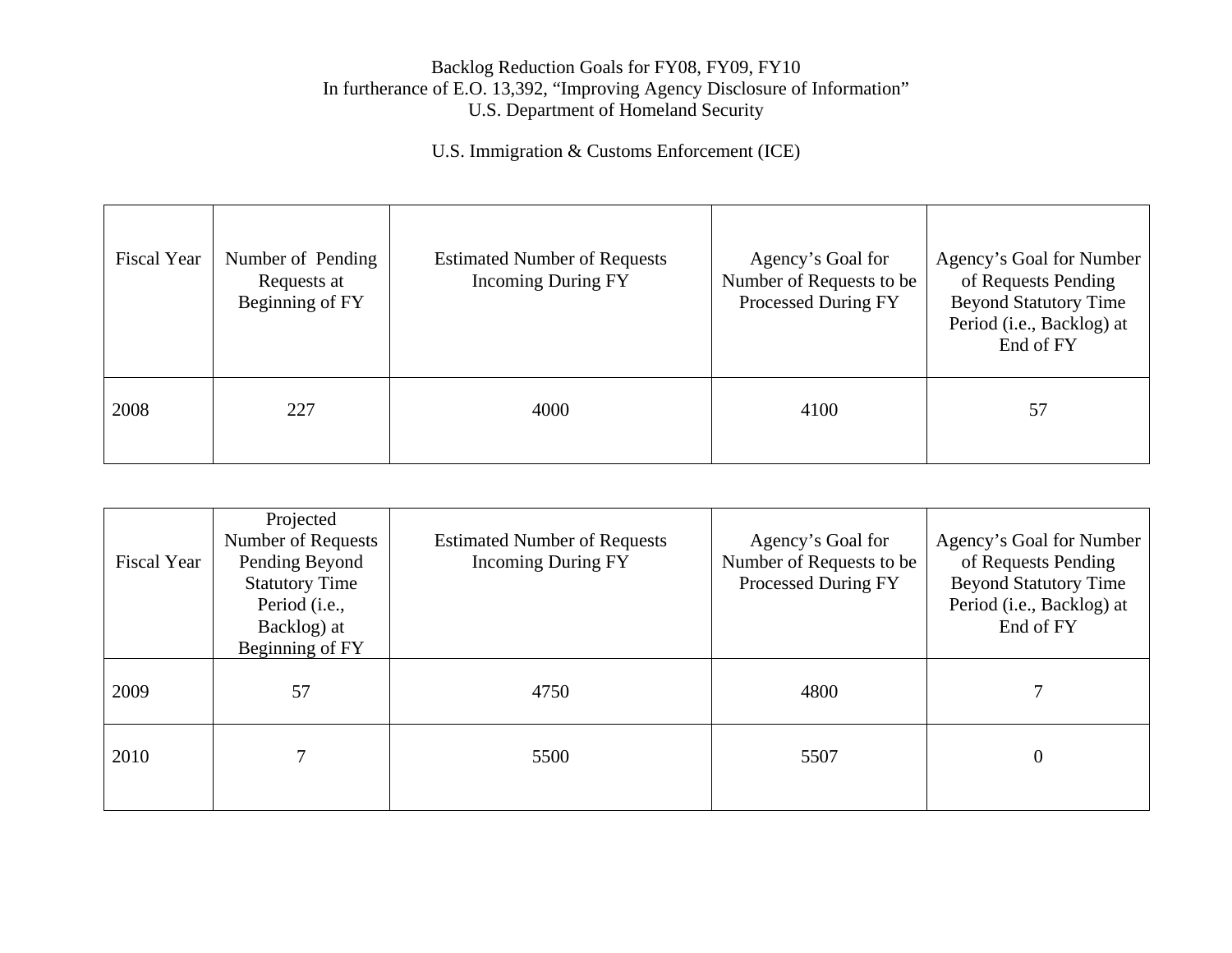U.S. Secret Service (USSS)

| <b>Fiscal Year</b> | Number of Pending<br>Requests at<br>Beginning of FY | <b>Estimated Number of Requests</b><br><b>Incoming During FY</b> | Agency's Goal for<br>Number of Requests to be<br><b>Processed During FY</b> | Agency's Goal for Number<br>of Requests Pending<br><b>Beyond Statutory Time</b><br>Period (i.e., Backlog) at<br>End of FY |
|--------------------|-----------------------------------------------------|------------------------------------------------------------------|-----------------------------------------------------------------------------|---------------------------------------------------------------------------------------------------------------------------|
| 2008               | 673                                                 | 855                                                              | 824                                                                         | 484                                                                                                                       |

| <b>Fiscal Year</b> | Projected<br>Number of Requests<br>Pending Beyond<br><b>Statutory Time</b><br>Period (i.e.,<br>Backlog) at<br>Beginning of FY | <b>Estimated Number of Requests</b><br><b>Incoming During FY</b> | Agency's Goal for<br>Number of Requests to be<br>Processed During FY | Agency's Goal for Number<br>of Requests Pending<br><b>Beyond Statutory Time</b><br>Period (i.e., Backlog) at<br>End of FY |
|--------------------|-------------------------------------------------------------------------------------------------------------------------------|------------------------------------------------------------------|----------------------------------------------------------------------|---------------------------------------------------------------------------------------------------------------------------|
| 2009               | 484                                                                                                                           | 870                                                              | 906                                                                  | 448                                                                                                                       |
| 2010               | 448                                                                                                                           | 890                                                              | 996                                                                  | 342                                                                                                                       |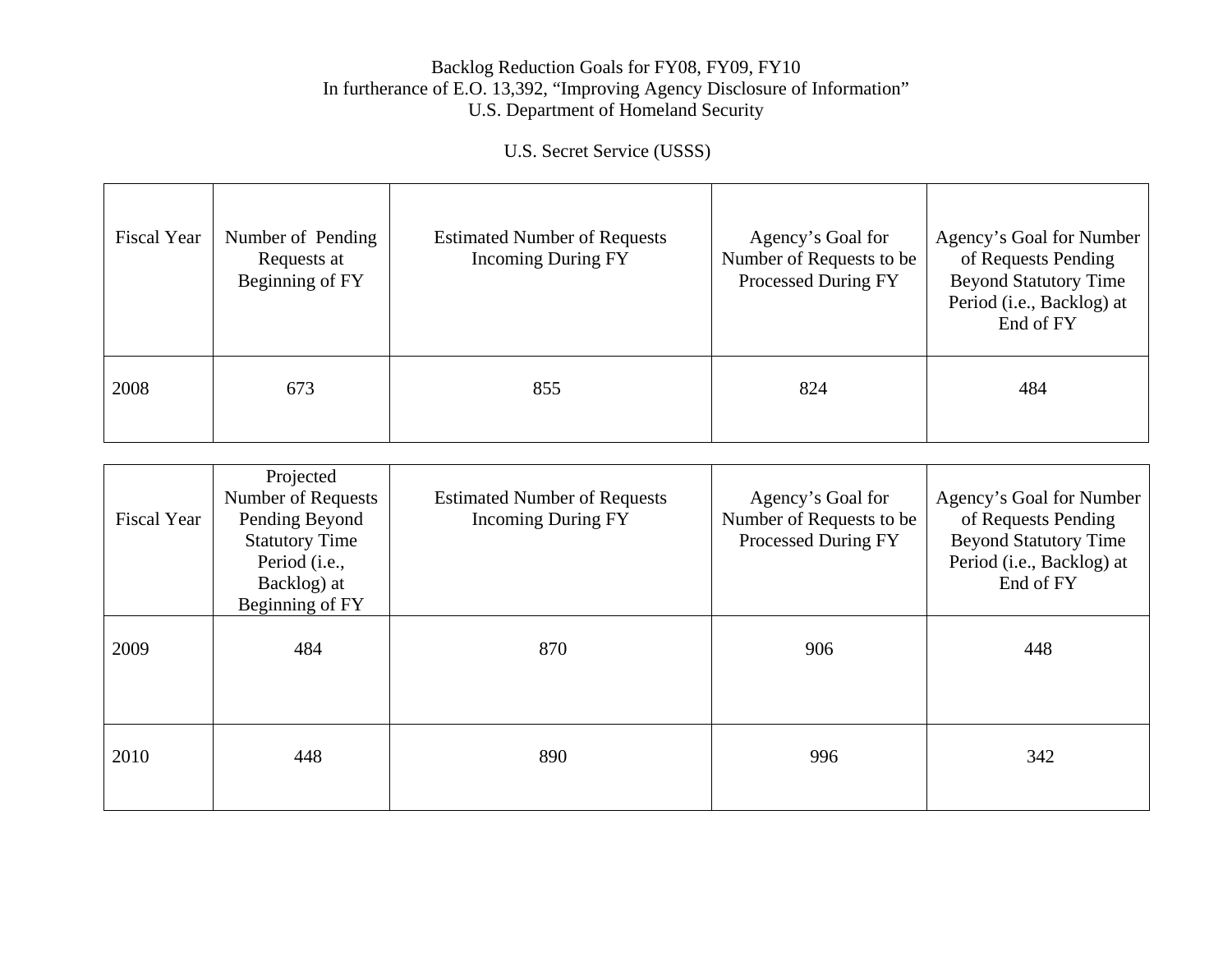| Fiscal Year | Number of Pending<br>Appeals at<br>Beginning of FY | <b>Estimated Number of Appeals Incoming</b><br>During FY | Agency's Goal for<br>Number of Appeals to be<br>Processed During FY | Agency's Goal for Number<br>of Appeals Pending<br><b>Beyond Statutory Time</b><br>Period (i.e., Backlog) at<br>End of FY |
|-------------|----------------------------------------------------|----------------------------------------------------------|---------------------------------------------------------------------|--------------------------------------------------------------------------------------------------------------------------|
| 2008        | 25                                                 | 70                                                       | 70                                                                  | 19                                                                                                                       |

| <b>Fiscal Year</b> | Projected<br>Number of Appeals<br>Pending Beyond<br><b>Statutory Time</b><br>Period (i.e.,<br>Backlog) at<br>Beginning of FY | <b>Estimated Number of Appeals Incoming</b><br>During FY | Agency's Goal for<br>Number of Appeals to be<br>Processed During FY | Agency's Goal for Number<br>of Appeals Pending<br><b>Beyond Statutory Time</b><br>Period (i.e., Backlog) at<br>End of FY |
|--------------------|------------------------------------------------------------------------------------------------------------------------------|----------------------------------------------------------|---------------------------------------------------------------------|--------------------------------------------------------------------------------------------------------------------------|
| 2009               | 19                                                                                                                           | 72                                                       | 75                                                                  | 16                                                                                                                       |
| 2010               | 16                                                                                                                           | 75                                                       | 80                                                                  | 11                                                                                                                       |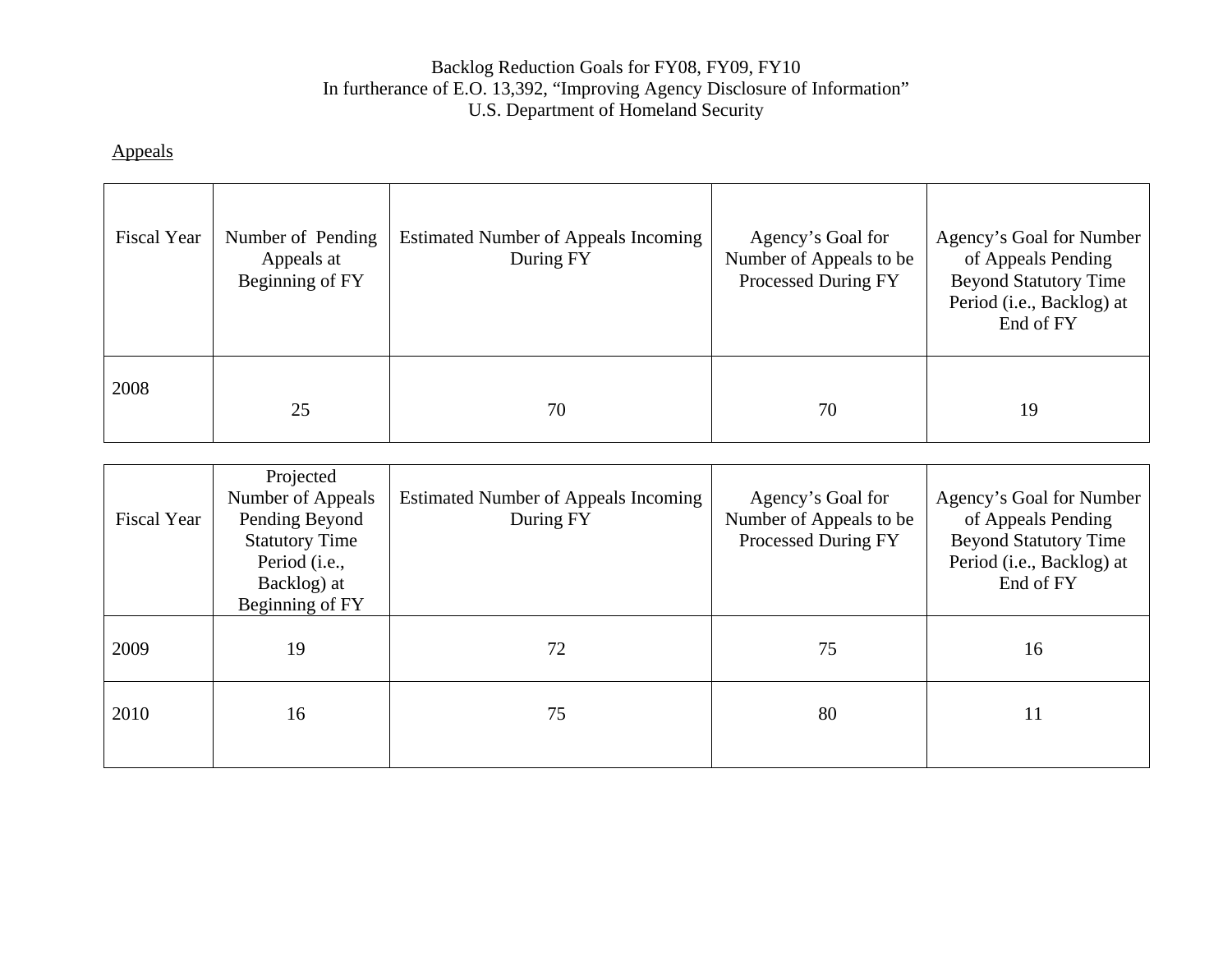# Transportation Security Administration (TSA)

| <b>Fiscal Year</b> | Number of Pending<br>Requests at<br>Beginning of FY | <b>Estimated Number of Requests</b><br><b>Incoming During FY</b> | Agency's Goal for<br>Number of Requests to be<br>Processed During FY | Agency's Goal for Number<br>of Requests Pending<br><b>Beyond Statutory Time</b><br>Period (i.e., Backlog) at<br>End of FY |
|--------------------|-----------------------------------------------------|------------------------------------------------------------------|----------------------------------------------------------------------|---------------------------------------------------------------------------------------------------------------------------|
| 2008               | 230                                                 | 900                                                              | 1055                                                                 | 75                                                                                                                        |

| <b>Fiscal Year</b> | Projected<br>Number of Requests<br>Pending Beyond<br><b>Statutory Time</b><br>Period (i.e.,<br>Backlog) at<br>Beginning of FY | <b>Estimated Number of Requests</b><br><b>Incoming During FY</b> | Agency's Goal for<br>Number of Requests to be<br>Processed During FY | Agency's Goal for Number<br>of Requests Pending<br><b>Beyond Statutory Time</b><br>Period (i.e., Backlog) at<br>End of FY |
|--------------------|-------------------------------------------------------------------------------------------------------------------------------|------------------------------------------------------------------|----------------------------------------------------------------------|---------------------------------------------------------------------------------------------------------------------------|
| 2009               | 75                                                                                                                            | 950                                                              | 975                                                                  | 50                                                                                                                        |
| 2010               | 50                                                                                                                            | 1000                                                             | 1025                                                                 | 25                                                                                                                        |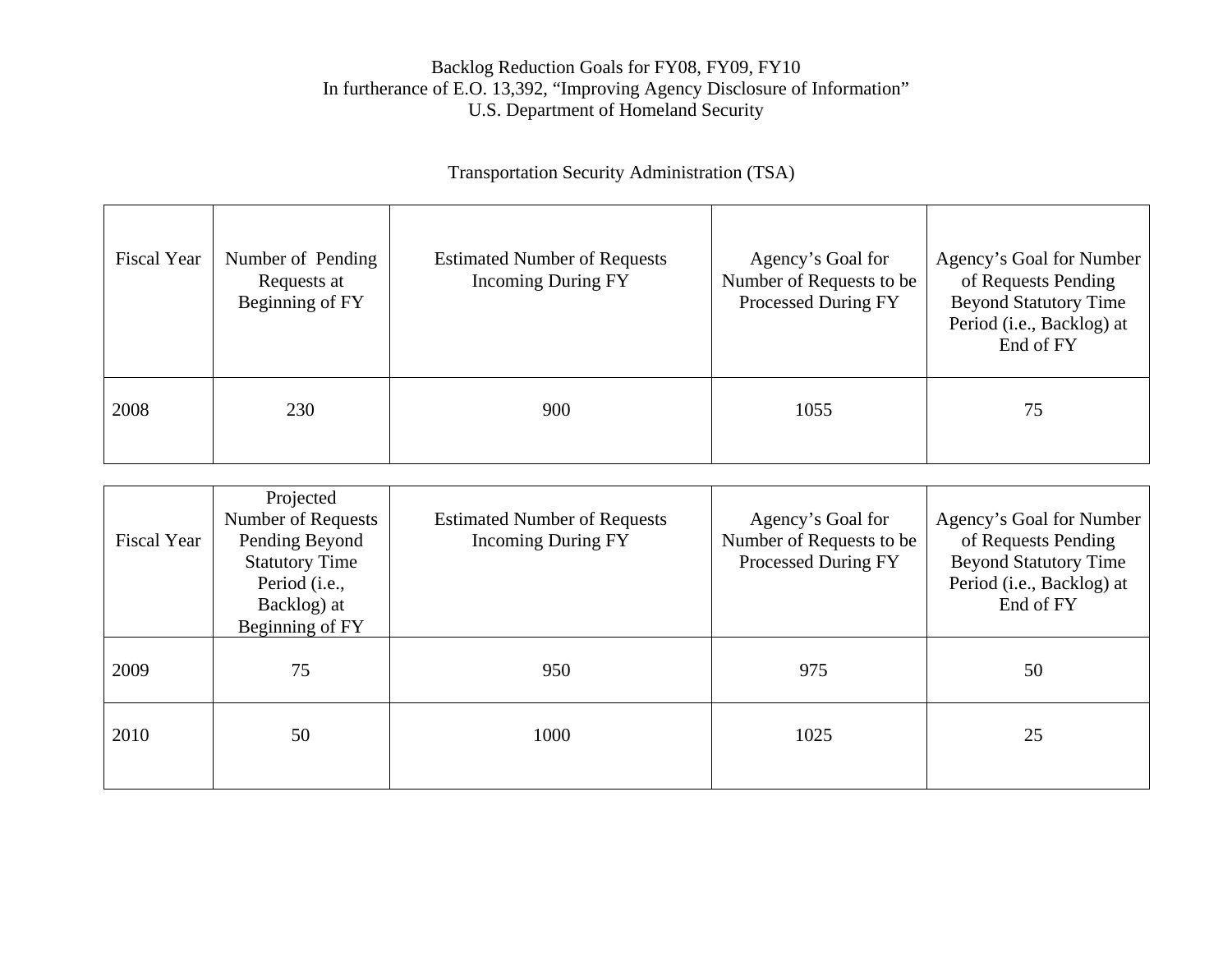| <b>Fiscal Year</b> | Number of Pending<br>Appeals at<br>Beginning of FY | <b>Estimated Number of Appeals Incoming</b><br>During FY | Agency's Goal for<br>Number of Appeals to be<br>Processed During FY | Agency's Goal for Number<br>of Appeals Pending<br><b>Beyond Statutory Time</b><br>Period (i.e., Backlog) at<br>End of FY |
|--------------------|----------------------------------------------------|----------------------------------------------------------|---------------------------------------------------------------------|--------------------------------------------------------------------------------------------------------------------------|
| 2008               | 15                                                 | 50                                                       | 60                                                                  |                                                                                                                          |

| <b>Fiscal Year</b> | Projected<br>Number of Appeals<br>Pending Beyond<br><b>Statutory Time</b><br>Period (i.e.,<br>Backlog) at<br>Beginning of FY | <b>Estimated Number of Appeals Incoming</b><br>During FY | Agency's Goal for<br>Number of Appeals to be<br>Processed During FY | Agency's Goal for Number<br>of Appeals Pending<br><b>Beyond Statutory Time</b><br>Period (i.e., Backlog) at<br>End of FY |
|--------------------|------------------------------------------------------------------------------------------------------------------------------|----------------------------------------------------------|---------------------------------------------------------------------|--------------------------------------------------------------------------------------------------------------------------|
| 2009               |                                                                                                                              | 50                                                       | 53                                                                  |                                                                                                                          |
| 2010               | 2                                                                                                                            | 50                                                       | 52                                                                  | $\mathbf{0}$                                                                                                             |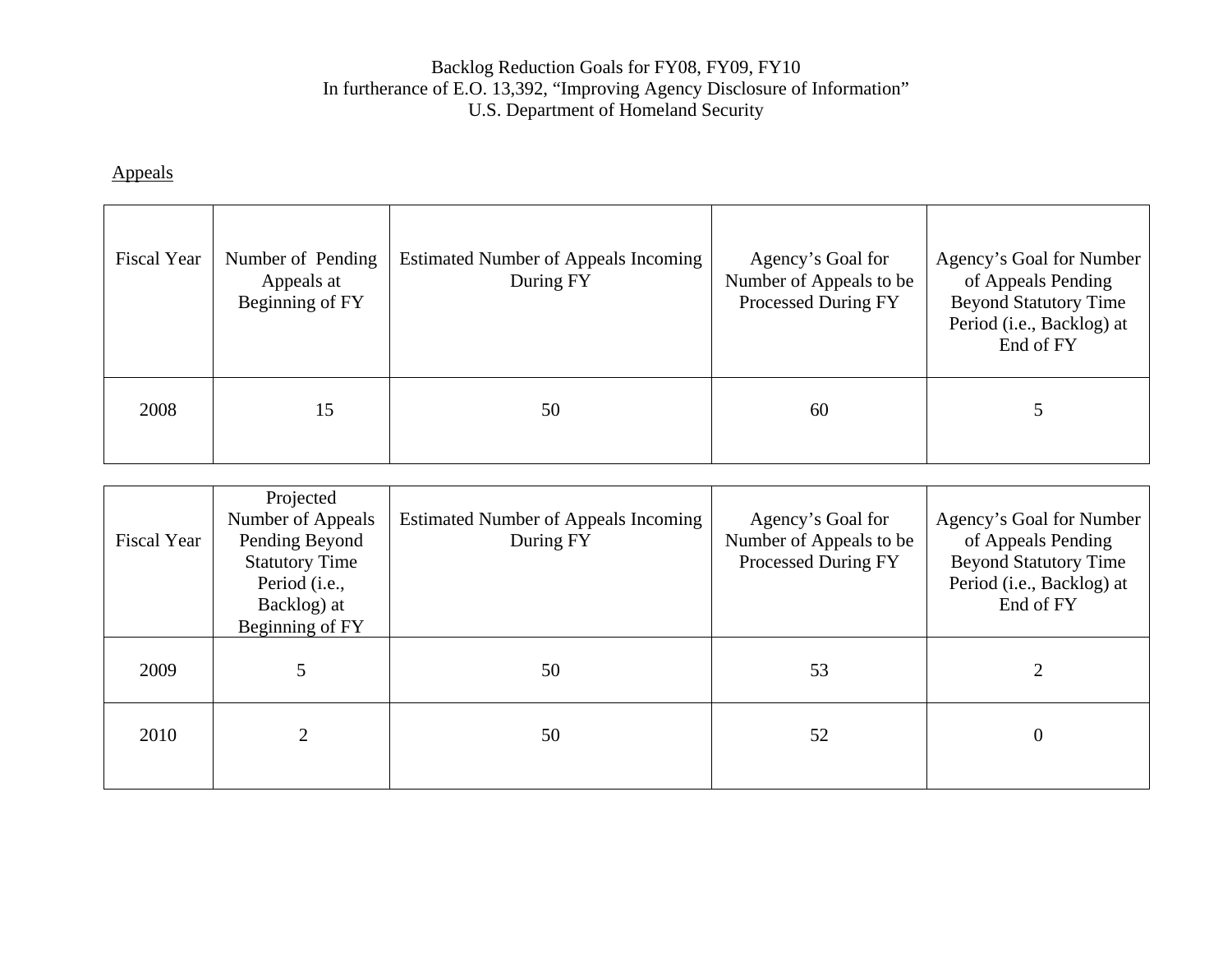# Office of Civil Rights & Civil Liberties (CRCL) – no backlog

| Fiscal Year | Number of Pending<br>Requests at<br>Beginning of FY | <b>Estimated Number of Requests</b><br><b>Incoming During FY</b> | Agency's Goal for<br>Number of Requests to be<br>Processed During FY | Agency's Goal for Number<br>of Requests Pending<br><b>Beyond Statutory Time</b><br>Period (i.e., Backlog) at<br>End of FY |
|-------------|-----------------------------------------------------|------------------------------------------------------------------|----------------------------------------------------------------------|---------------------------------------------------------------------------------------------------------------------------|
| 2008        |                                                     | 16                                                               | 20                                                                   | $\overline{0}$                                                                                                            |

| <b>Fiscal Year</b> | Projected<br>Number of Requests<br>Pending Beyond<br><b>Statutory Time</b><br>Period (i.e.,<br>Backlog) at<br>Beginning of FY | <b>Estimated Number of Requests</b><br><b>Incoming During FY</b> | Agency's Goal for<br>Number of Requests to be<br>Processed During FY | Agency's Goal for Number<br>of Requests Pending<br><b>Beyond Statutory Time</b><br>Period (i.e., Backlog) at<br>End of FY |
|--------------------|-------------------------------------------------------------------------------------------------------------------------------|------------------------------------------------------------------|----------------------------------------------------------------------|---------------------------------------------------------------------------------------------------------------------------|
| 2009               | 0                                                                                                                             | 18                                                               | 18                                                                   | $\mathbf{0}$                                                                                                              |
| 2010               | $\boldsymbol{0}$                                                                                                              | 20                                                               | 20                                                                   | 0                                                                                                                         |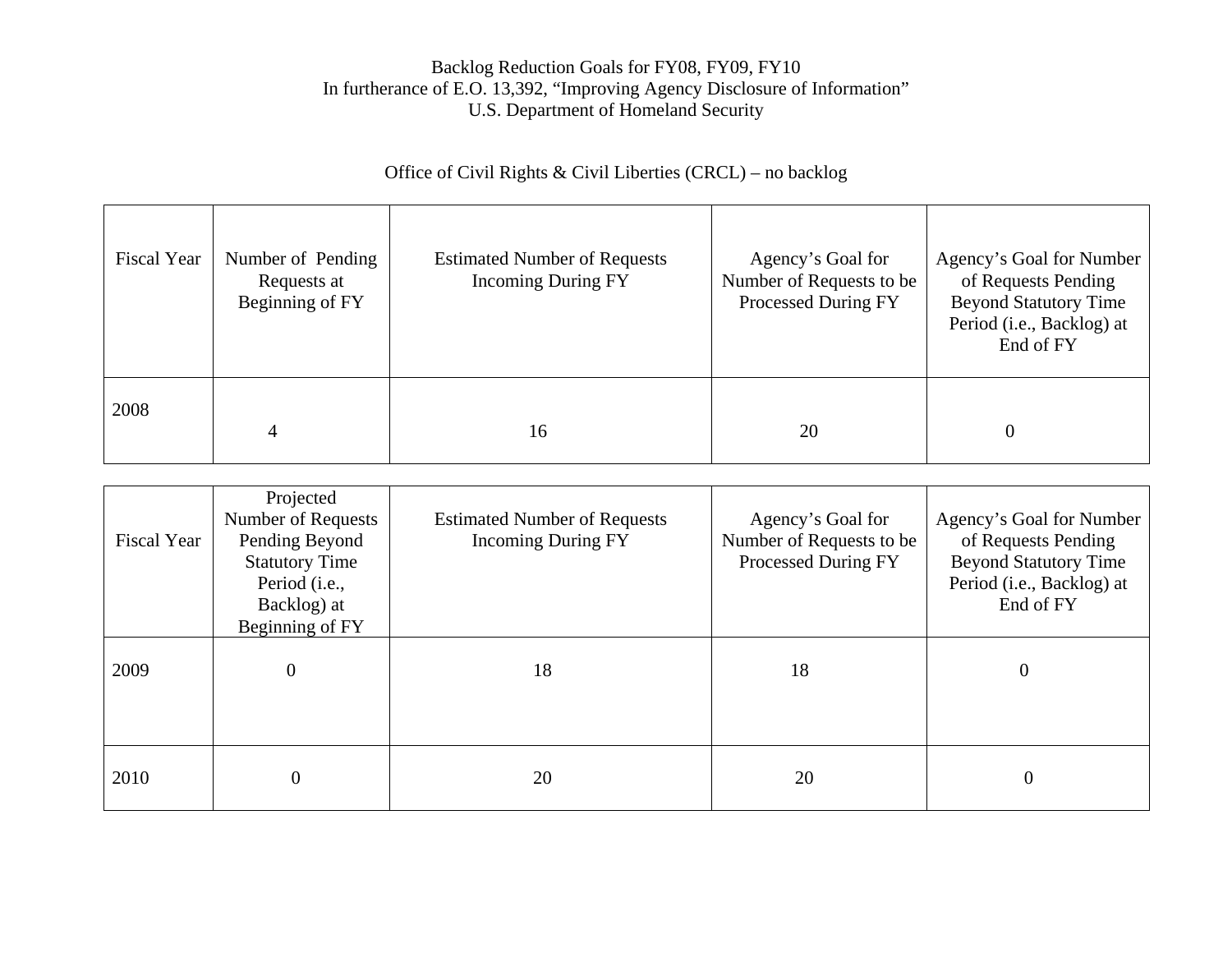Federal Law Enforcement Training Center (FLETC)[\\*](#page-14-0)

| Fiscal Year | Number of Pending<br>Requests at<br>Beginning of FY | <b>Estimated Number of Requests</b><br><b>Incoming During FY</b> | Agency's Goal for<br>Number of Requests to be<br>Processed During FY | Agency's Goal for Number<br>of Requests Pending<br><b>Beyond Statutory Time</b><br>Period (i.e., Backlog) at<br>End of FY |
|-------------|-----------------------------------------------------|------------------------------------------------------------------|----------------------------------------------------------------------|---------------------------------------------------------------------------------------------------------------------------|
| 2008        | 90                                                  | 1700                                                             | 1700                                                                 | 50                                                                                                                        |

| <b>Fiscal Year</b> | Projected<br>Number of Requests<br>Pending Beyond<br><b>Statutory Time</b><br>Period ( <i>i.e.</i> ,<br>Backlog) at<br>Beginning of FY | <b>Estimated Number of Requests</b><br><b>Incoming During FY</b> | Agency's Goal for<br>Number of Requests to be<br>Processed During FY | Agency's Goal for Number<br>of Requests Pending<br><b>Beyond Statutory Time</b><br>Period (i.e., Backlog) at<br>End of FY |
|--------------------|----------------------------------------------------------------------------------------------------------------------------------------|------------------------------------------------------------------|----------------------------------------------------------------------|---------------------------------------------------------------------------------------------------------------------------|
| 2009               | 50                                                                                                                                     | 1850                                                             | 1900                                                                 | $\overline{0}$                                                                                                            |
| 2010               | $\overline{0}$                                                                                                                         | 2000                                                             | 2000                                                                 | 0                                                                                                                         |

<span id="page-14-0"></span>\* FLETC, currently processing it's own FOIA appeals, maintains no appeals backlog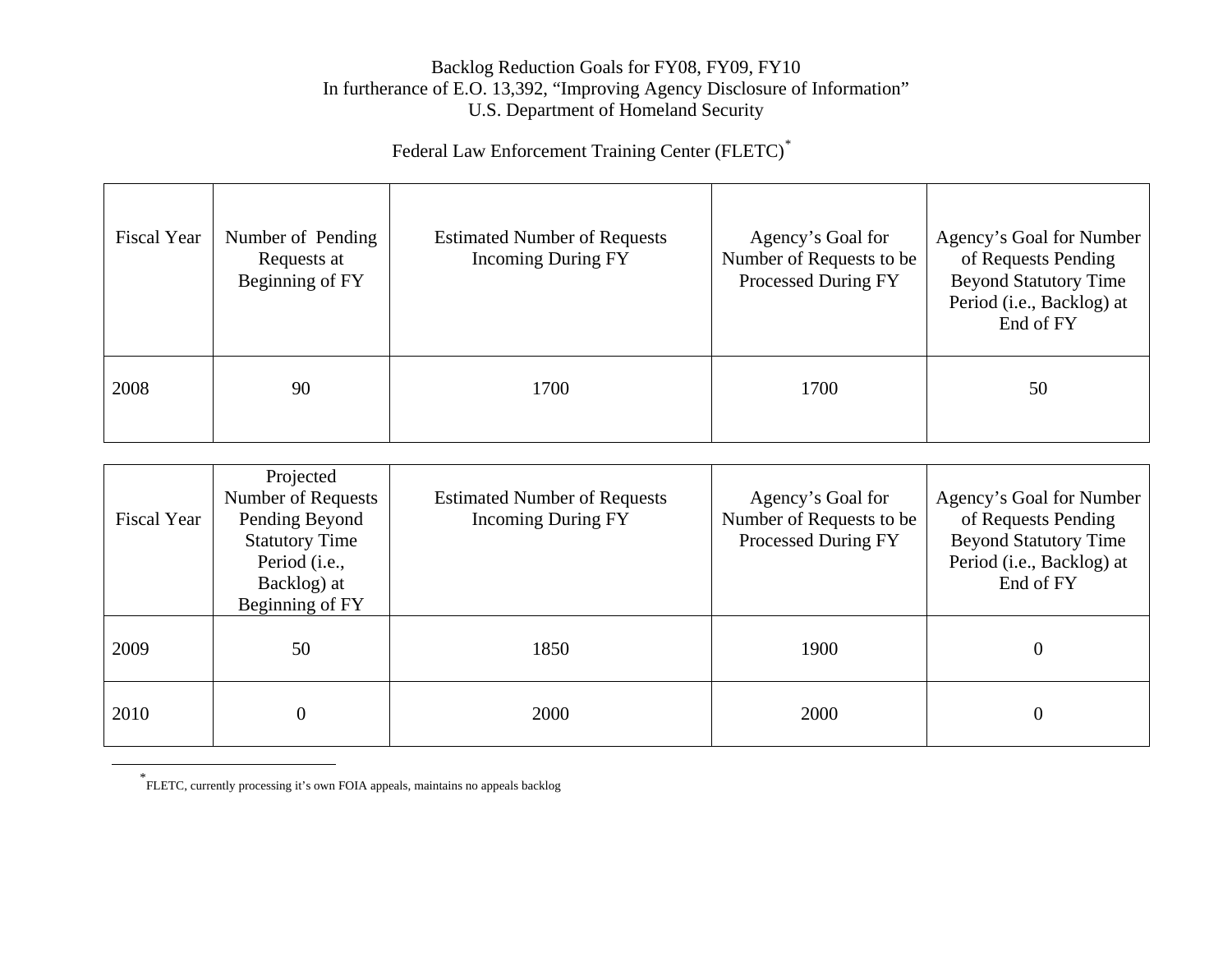# Assistant Secretary for Intelligence & Analysis (OIA)

| <b>Fiscal Year</b> | Number of Pending<br>Requests at<br>Beginning of FY | <b>Estimated Number of Requests</b><br><b>Incoming During FY</b> | Agency's Goal for<br>Number of Requests to be<br>Processed During FY | Agency's Goal for Number<br>of Requests Pending<br><b>Beyond Statutory Time</b><br>Period (i.e., Backlog) at<br>End of FY |
|--------------------|-----------------------------------------------------|------------------------------------------------------------------|----------------------------------------------------------------------|---------------------------------------------------------------------------------------------------------------------------|
| 2008               | 48                                                  | 75                                                               | 83                                                                   | 40                                                                                                                        |

| <b>Fiscal Year</b> | Projected<br>Number of Requests<br>Pending Beyond<br><b>Statutory Time</b><br>Period (i.e.,<br>Backlog) at<br>Beginning of FY | <b>Estimated Number of Requests</b><br><b>Incoming During FY</b> | Agency's Goal for<br>Number of Requests to be<br>Processed During FY | Agency's Goal for Number<br>of Requests Pending<br><b>Beyond Statutory Time</b><br>Period (i.e., Backlog) at<br>End of FY |
|--------------------|-------------------------------------------------------------------------------------------------------------------------------|------------------------------------------------------------------|----------------------------------------------------------------------|---------------------------------------------------------------------------------------------------------------------------|
| 2009               | 40                                                                                                                            | 85                                                               | 90                                                                   | 35                                                                                                                        |
| 2010               | 35                                                                                                                            | 90                                                               | 95                                                                   | 30                                                                                                                        |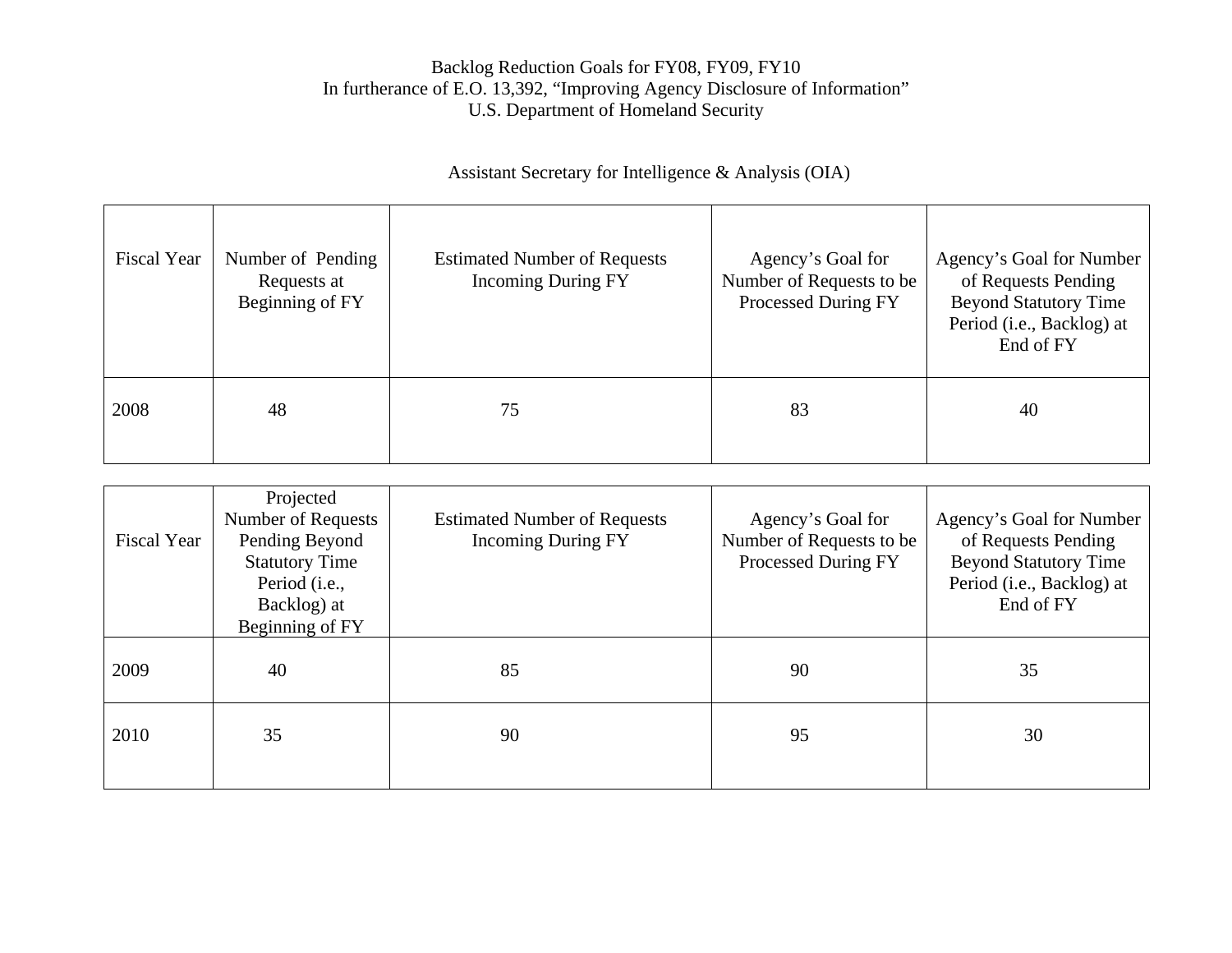# Under Secretary for Management (MGMT)

| <b>Fiscal Year</b> | Number of Pending<br>Requests at<br>Beginning of FY | <b>Estimated Number of Requests</b><br><b>Incoming During FY</b> | Agency's Goal for<br>Number of Requests to be<br>Processed During FY | Agency's Goal for Number<br>of Requests Pending<br><b>Beyond Statutory Time</b><br>Period (i.e., Backlog) at<br>End of FY |
|--------------------|-----------------------------------------------------|------------------------------------------------------------------|----------------------------------------------------------------------|---------------------------------------------------------------------------------------------------------------------------|
| 2008               | 15                                                  | 216                                                              | 223                                                                  | 8                                                                                                                         |

| <b>Fiscal Year</b> | Projected<br>Number of Requests<br>Pending Beyond<br><b>Statutory Time</b><br>Period (i.e.,<br>Backlog) at<br>Beginning of FY | <b>Estimated Number of Requests</b><br><b>Incoming During FY</b> | Agency's Goal for<br>Number of Requests to be<br>Processed During FY | Agency's Goal for Number<br>of Requests Pending<br><b>Beyond Statutory Time</b><br>Period (i.e., Backlog) at<br>End of FY |
|--------------------|-------------------------------------------------------------------------------------------------------------------------------|------------------------------------------------------------------|----------------------------------------------------------------------|---------------------------------------------------------------------------------------------------------------------------|
| 2009               | 8                                                                                                                             | 221                                                              | 223                                                                  | 6                                                                                                                         |
| 2010               | 6                                                                                                                             | 227                                                              | 227                                                                  | $\overline{2}$                                                                                                            |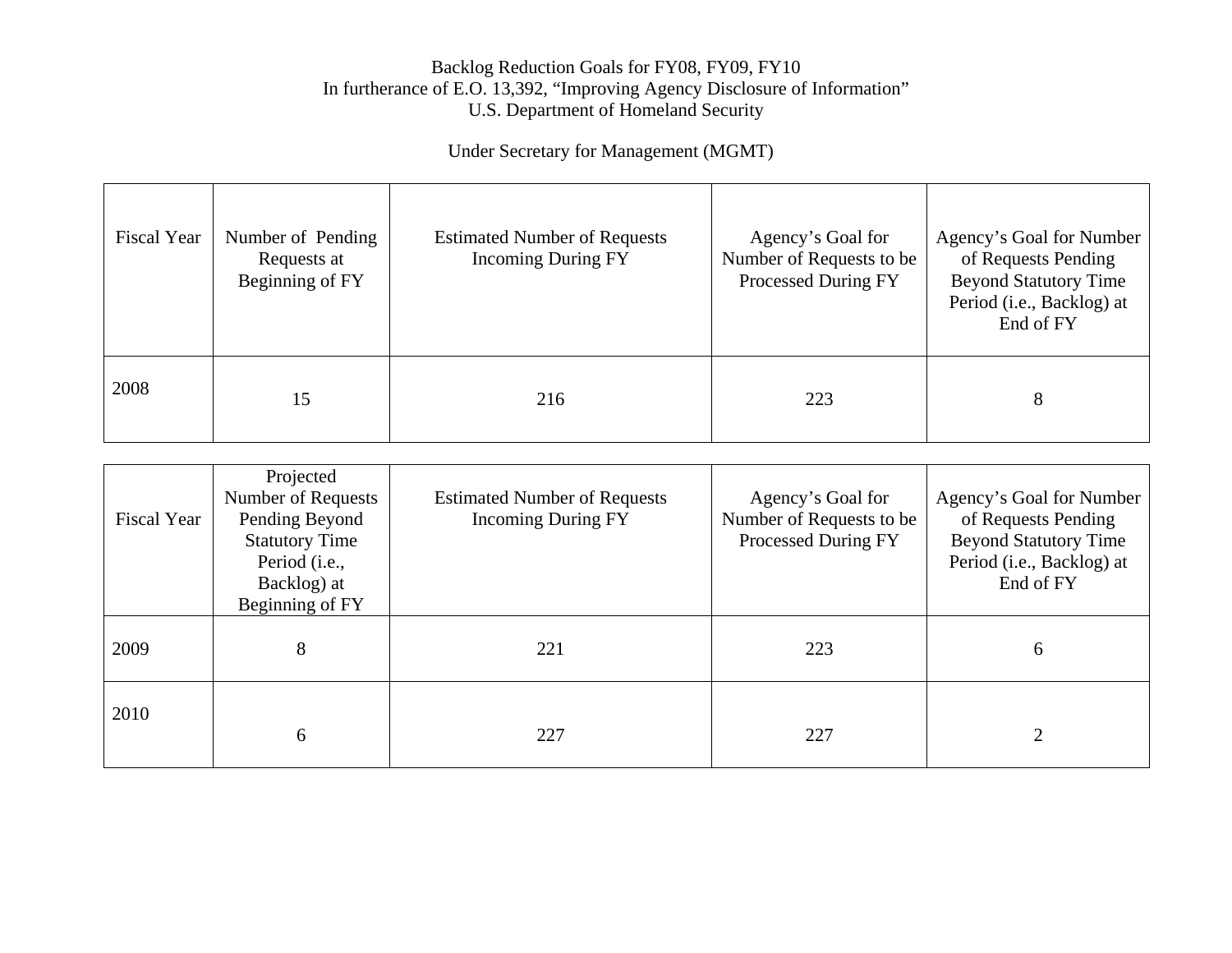# National Protection and Programs Directorate (NPPD) & US-VISIT[\\*](#page-17-0)

| Fiscal Year | Number of Pending<br>Requests at<br>Beginning of FY | <b>Estimated Number of Requests</b><br><b>Incoming During FY</b> | Agency's Goal for<br>Number of Requests to be<br>Processed During FY | Agency's Goal for Number<br>of Requests Pending<br><b>Beyond Statutory Time</b><br>Period (i.e., Backlog) at<br>End of FY |
|-------------|-----------------------------------------------------|------------------------------------------------------------------|----------------------------------------------------------------------|---------------------------------------------------------------------------------------------------------------------------|
| 2008        | 18                                                  | 183                                                              | 190                                                                  |                                                                                                                           |

| Fiscal Year | Projected<br>Number of Requests<br>Pending Beyond<br><b>Statutory Time</b><br>Period (i.e.,<br>Backlog) at<br>Beginning of FY | <b>Estimated Number of Requests</b><br><b>Incoming During FY</b> | Agency's Goal for<br>Number of Requests to be<br>Processed During FY | Agency's Goal for Number<br>of Requests Pending<br><b>Beyond Statutory Time</b><br>Period (i.e., Backlog) at<br>End of FY |
|-------------|-------------------------------------------------------------------------------------------------------------------------------|------------------------------------------------------------------|----------------------------------------------------------------------|---------------------------------------------------------------------------------------------------------------------------|
| 2009        |                                                                                                                               | 219                                                              | 222                                                                  |                                                                                                                           |
| 2010        |                                                                                                                               | 263                                                              | 265                                                                  | $\theta$                                                                                                                  |

<span id="page-17-0"></span><sup>\*</sup> In FY07, US-VISIT was not fully integrated into NPPD FOIA, however, this backlog reduction plan does consider US-VISIT as an office within NPPD for the upcoming years.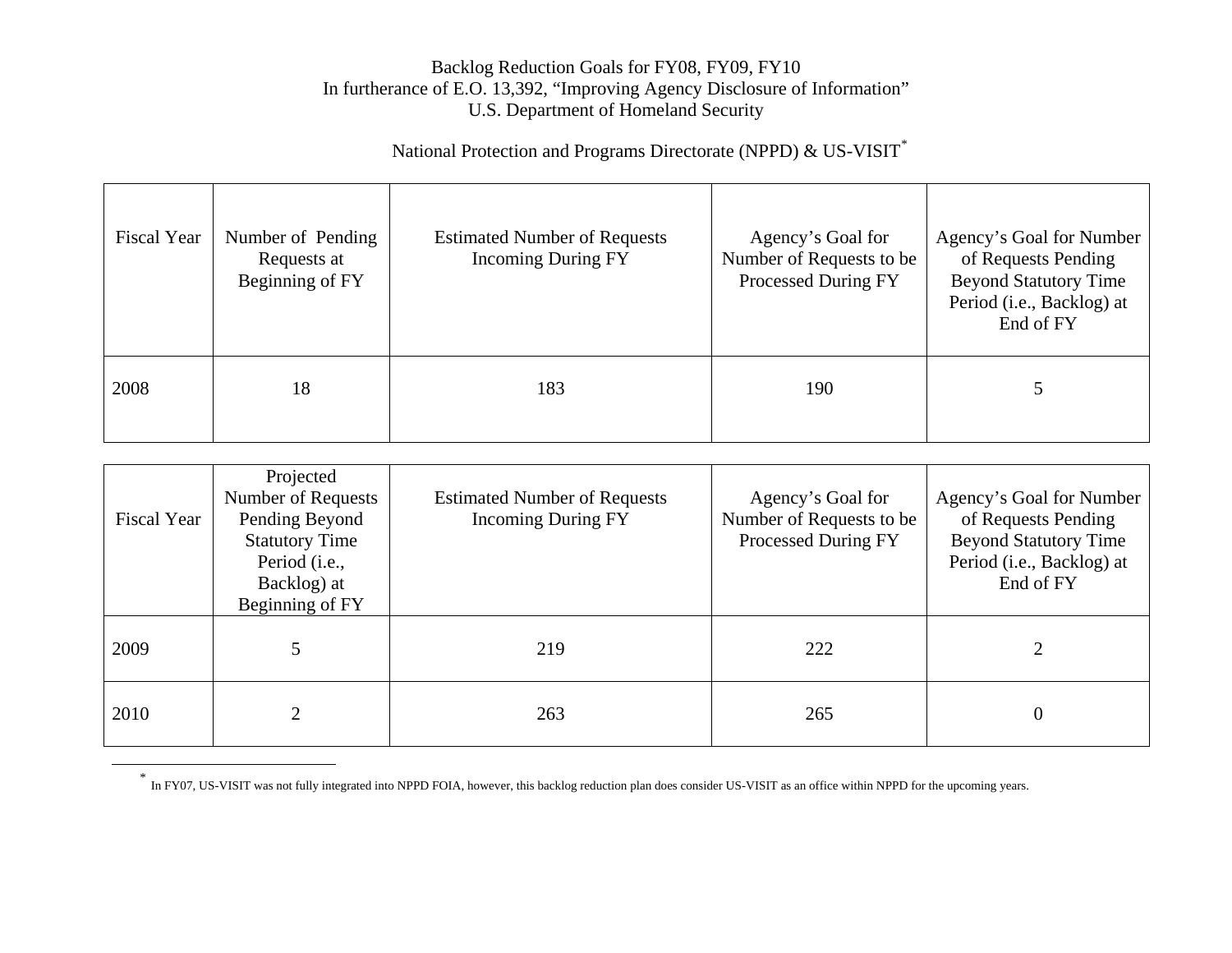Director for Operations Coordination (OPS)

| <b>Fiscal Year</b> | Number of Pending<br>Requests at<br>Beginning of FY | <b>Estimated Number of Requests</b><br><b>Incoming During FY</b> | Agency's Goal for<br>Number of Requests to be<br>Processed During FY | Agency's Goal for Number<br>of Requests Pending<br><b>Beyond Statutory Time</b><br>Period (i.e., Backlog) at<br>End of FY |
|--------------------|-----------------------------------------------------|------------------------------------------------------------------|----------------------------------------------------------------------|---------------------------------------------------------------------------------------------------------------------------|
| 2008               |                                                     | 70                                                               | 61                                                                   | 14                                                                                                                        |

| <b>Fiscal Year</b> | Projected<br>Number of Requests<br>Pending Beyond<br><b>Statutory Time</b><br>Period (i.e.,<br>Backlog) at<br>Beginning of FY | <b>Estimated Number of Requests</b><br><b>Incoming During FY</b> | Agency's Goal for<br>Number of Requests to be<br>Processed During FY | Agency's Goal for Number<br>of Requests Pending<br><b>Beyond Statutory Time</b><br>Period (i.e., Backlog) at<br>End of FY |
|--------------------|-------------------------------------------------------------------------------------------------------------------------------|------------------------------------------------------------------|----------------------------------------------------------------------|---------------------------------------------------------------------------------------------------------------------------|
| 2009               | 14                                                                                                                            | 85                                                               | 87                                                                   | 12                                                                                                                        |
| 2010               | 12                                                                                                                            | 88                                                               | 93                                                                   |                                                                                                                           |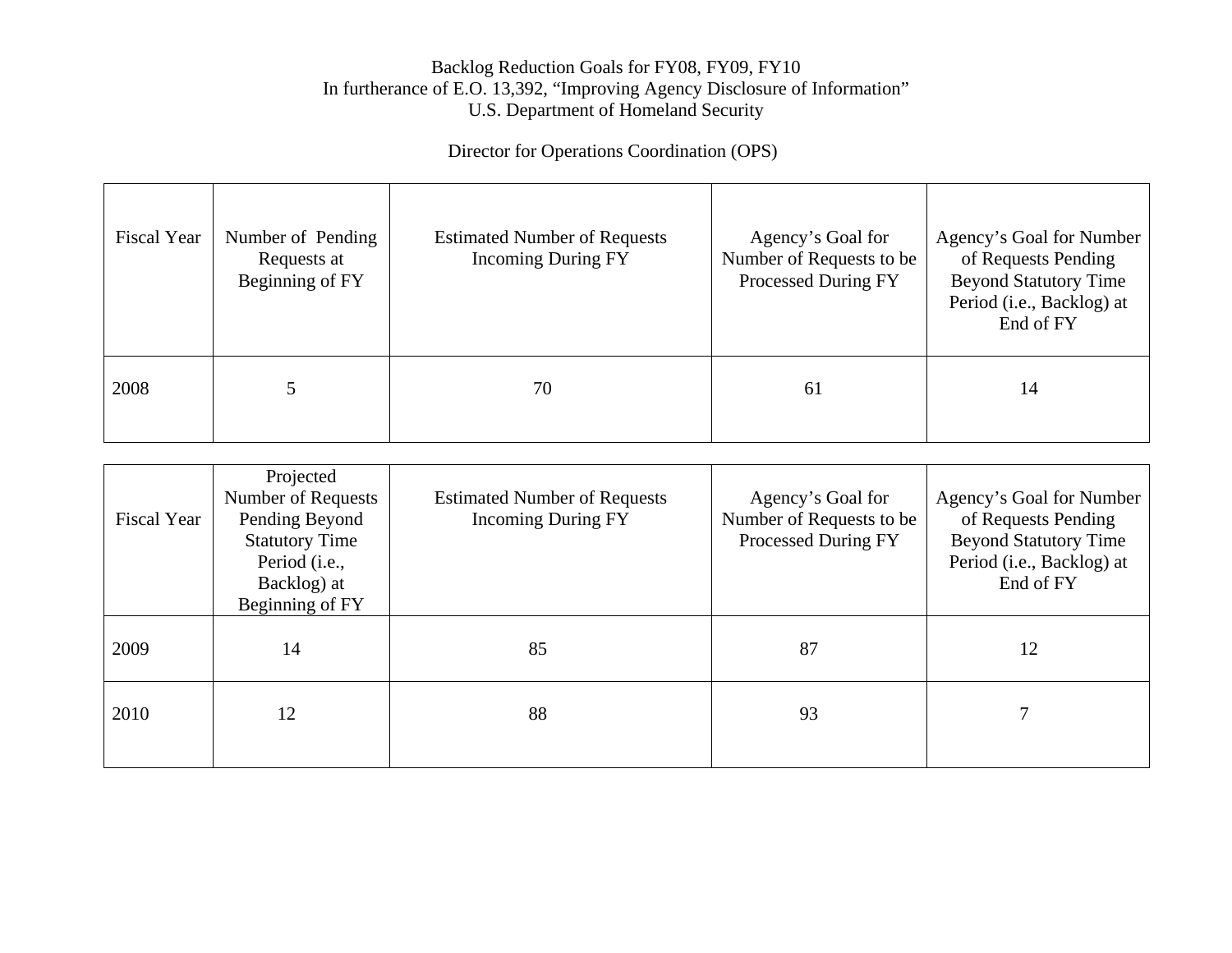Office of Inspector General (OIG)

| <b>Fiscal Year</b> | Number of Pending<br>Requests at<br>Beginning of FY | <b>Estimated Number of Requests</b><br><b>Incoming During FY</b> | Agency's Goal for<br>Number of Requests to be<br>Processed During FY | Agency's Goal for Number<br>of Requests Pending<br><b>Beyond Statutory Time</b><br>Period (i.e., Backlog) at<br>End of FY |
|--------------------|-----------------------------------------------------|------------------------------------------------------------------|----------------------------------------------------------------------|---------------------------------------------------------------------------------------------------------------------------|
| 2008               | 101                                                 | <b>200</b>                                                       | 221                                                                  | 80                                                                                                                        |

| <b>Fiscal Year</b> | Projected<br>Number of Requests<br>Pending Beyond<br><b>Statutory Time</b><br>Period (i.e.,<br>Backlog) at<br>Beginning of FY | <b>Estimated Number of Requests</b><br><b>Incoming During FY</b> | Agency's Goal for<br>Number of Requests to be<br>Processed During FY | Agency's Goal for Number<br>of Requests Pending<br><b>Beyond Statutory Time</b><br>Period (i.e., Backlog) at<br>End of FY |
|--------------------|-------------------------------------------------------------------------------------------------------------------------------|------------------------------------------------------------------|----------------------------------------------------------------------|---------------------------------------------------------------------------------------------------------------------------|
| 2009               | 80                                                                                                                            | 250                                                              | 266                                                                  | 64                                                                                                                        |
| 2010               | 64                                                                                                                            | 300                                                              | 313                                                                  | 51                                                                                                                        |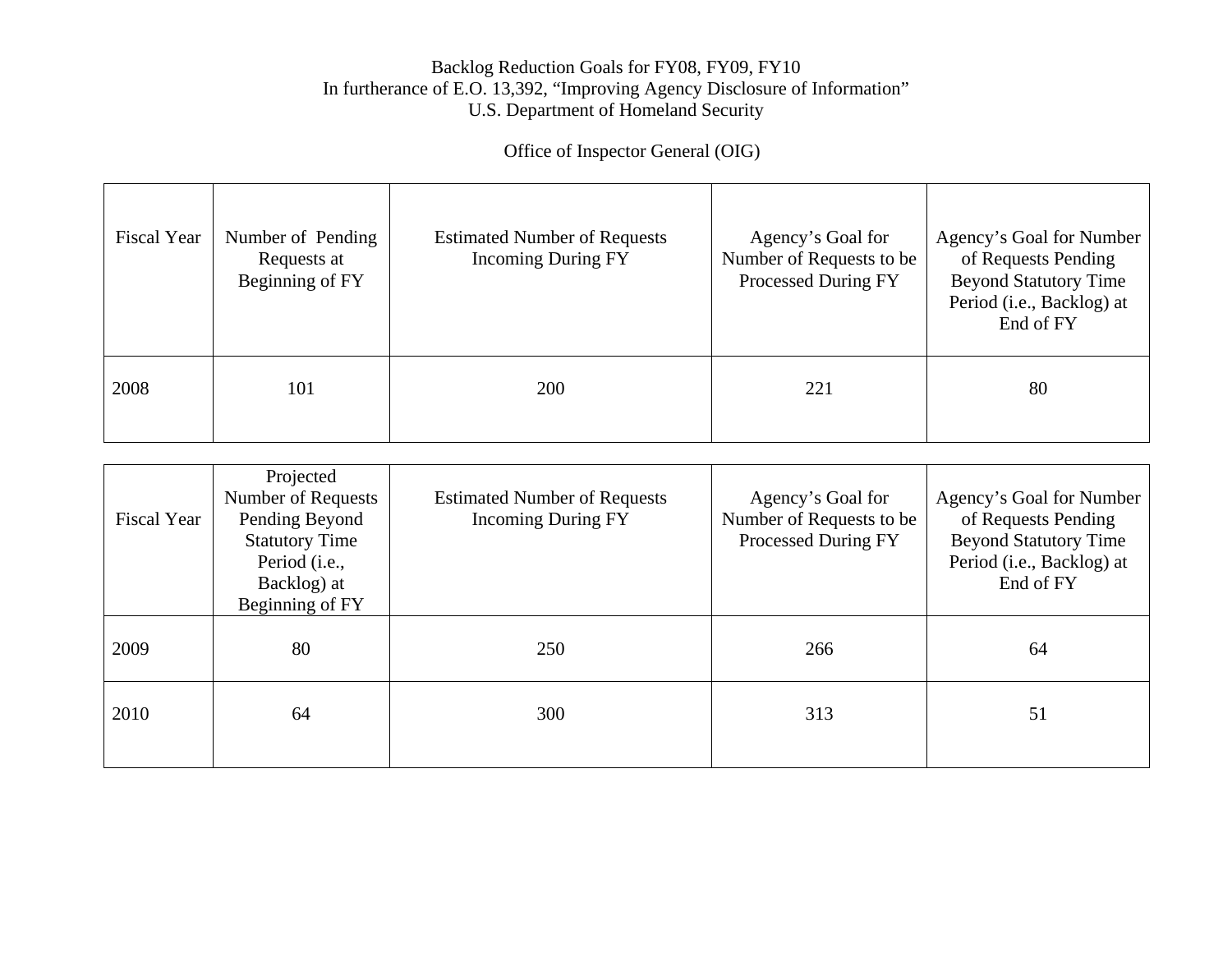# Assistant Secretary for Policy

| <b>Fiscal Year</b> | Number of Pending<br>Requests at<br>Beginning of FY | <b>Estimated Number of Requests</b><br><b>Incoming During FY</b> | Agency's Goal for<br>Number of Requests to be<br>Processed During FY | Agency's Goal for Number<br>of Requests Pending<br><b>Beyond Statutory Time</b><br>Period (i.e., Backlog) at<br>End of FY |
|--------------------|-----------------------------------------------------|------------------------------------------------------------------|----------------------------------------------------------------------|---------------------------------------------------------------------------------------------------------------------------|
| 2008               | 6                                                   | 36                                                               | 42                                                                   | $\Omega$                                                                                                                  |

| <b>Fiscal Year</b> | Projected<br>Number of Requests<br>Pending Beyond<br><b>Statutory Time</b><br>Period (i.e.,<br>Backlog) at<br>Beginning of FY | <b>Estimated Number of Requests</b><br><b>Incoming During FY</b> | Agency's Goal for<br>Number of Requests to be<br>Processed During FY | Agency's Goal for Number<br>of Requests Pending<br><b>Beyond Statutory Time</b><br>Period (i.e., Backlog) at<br>End of FY |
|--------------------|-------------------------------------------------------------------------------------------------------------------------------|------------------------------------------------------------------|----------------------------------------------------------------------|---------------------------------------------------------------------------------------------------------------------------|
| 2009               | $\overline{0}$                                                                                                                | 45                                                               | 45                                                                   | $\theta$                                                                                                                  |
| 2010               | $\overline{0}$                                                                                                                | 56                                                               | 56                                                                   | $\theta$                                                                                                                  |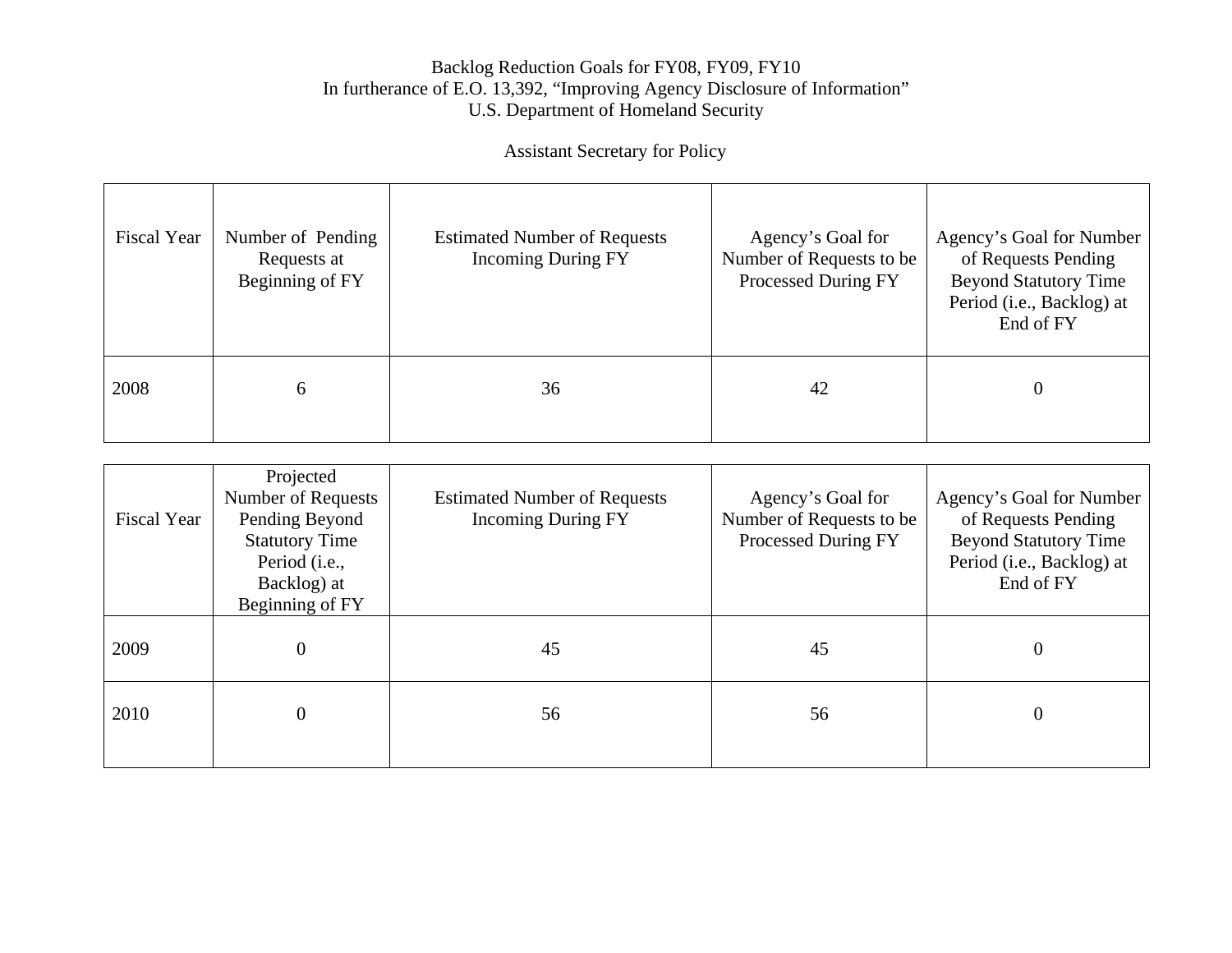# Privacy Office (PRIV)

| <b>Fiscal Year</b> | Number of Pending<br>Requests at<br>Beginning of FY | <b>Estimated Number of Requests</b><br><b>Incoming During FY</b> | Agency's Goal for<br>Number of Requests to be<br>Processed During FY | Agency's Goal for Number<br>of Requests Pending<br><b>Beyond Statutory Time</b><br>Period (i.e., Backlog) at<br>End of FY |
|--------------------|-----------------------------------------------------|------------------------------------------------------------------|----------------------------------------------------------------------|---------------------------------------------------------------------------------------------------------------------------|
| 2008               | 63                                                  | 1205                                                             | 1240                                                                 | 20                                                                                                                        |

| <b>Fiscal Year</b> | Projected<br>Number of Requests<br>Pending Beyond<br><b>Statutory Time</b><br>Period (i.e.,<br>Backlog) at<br>Beginning of FY | <b>Estimated Number of Requests</b><br><b>Incoming During FY</b> | Agency's Goal for<br>Number of Requests to be<br>Processed During FY | Agency's Goal for Number<br>of Requests Pending<br><b>Beyond Statutory Time</b><br>Period (i.e., Backlog) at<br>End of FY |
|--------------------|-------------------------------------------------------------------------------------------------------------------------------|------------------------------------------------------------------|----------------------------------------------------------------------|---------------------------------------------------------------------------------------------------------------------------|
| 2009               | 20                                                                                                                            | 1,275                                                            | 1,270                                                                | 15                                                                                                                        |
| 2010               | 15                                                                                                                            | 1,440                                                            | 1,460                                                                | $\theta$                                                                                                                  |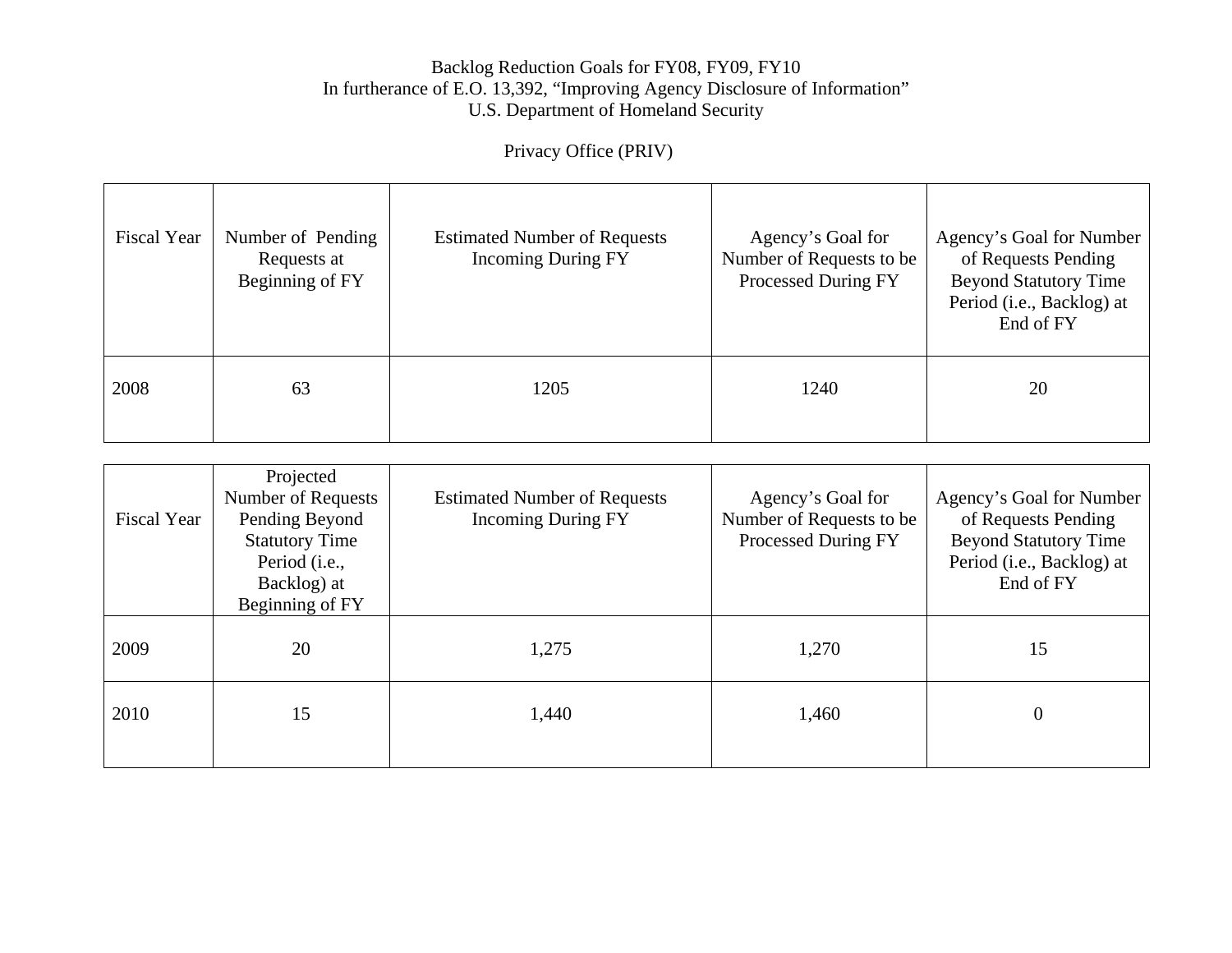Under Secretary for Science & Technology (S&T)

| <b>Fiscal Year</b> | Number of Pending<br>Requests at<br>Beginning of FY | <b>Estimated Number of Requests</b><br><b>Incoming During FY</b> | Agency's Goal for<br>Number of Requests to be<br>Processed During FY | Agency's Goal for Number<br>of Requests Pending<br><b>Beyond Statutory Time</b><br>Period (i.e., Backlog) at<br>End of FY |
|--------------------|-----------------------------------------------------|------------------------------------------------------------------|----------------------------------------------------------------------|---------------------------------------------------------------------------------------------------------------------------|
| 2008               | 22                                                  | 20                                                               | 20                                                                   | 12                                                                                                                        |

| <b>Fiscal Year</b> | Projected<br>Number of Requests<br>Pending Beyond<br><b>Statutory Time</b><br>Period (i.e.,<br>Backlog) at<br>Beginning of FY | <b>Estimated Number of Requests</b><br><b>Incoming During FY</b> | Agency's Goal for<br>Number of Requests to be<br>Processed During FY | Agency's Goal for Number<br>of Requests Pending<br><b>Beyond Statutory Time</b><br>Period (i.e., Backlog) at<br>End of FY |
|--------------------|-------------------------------------------------------------------------------------------------------------------------------|------------------------------------------------------------------|----------------------------------------------------------------------|---------------------------------------------------------------------------------------------------------------------------|
| 2009               | 12                                                                                                                            | 61                                                               | 61                                                                   | 10                                                                                                                        |
| 2010               | 10                                                                                                                            | 81                                                               | 81                                                                   |                                                                                                                           |